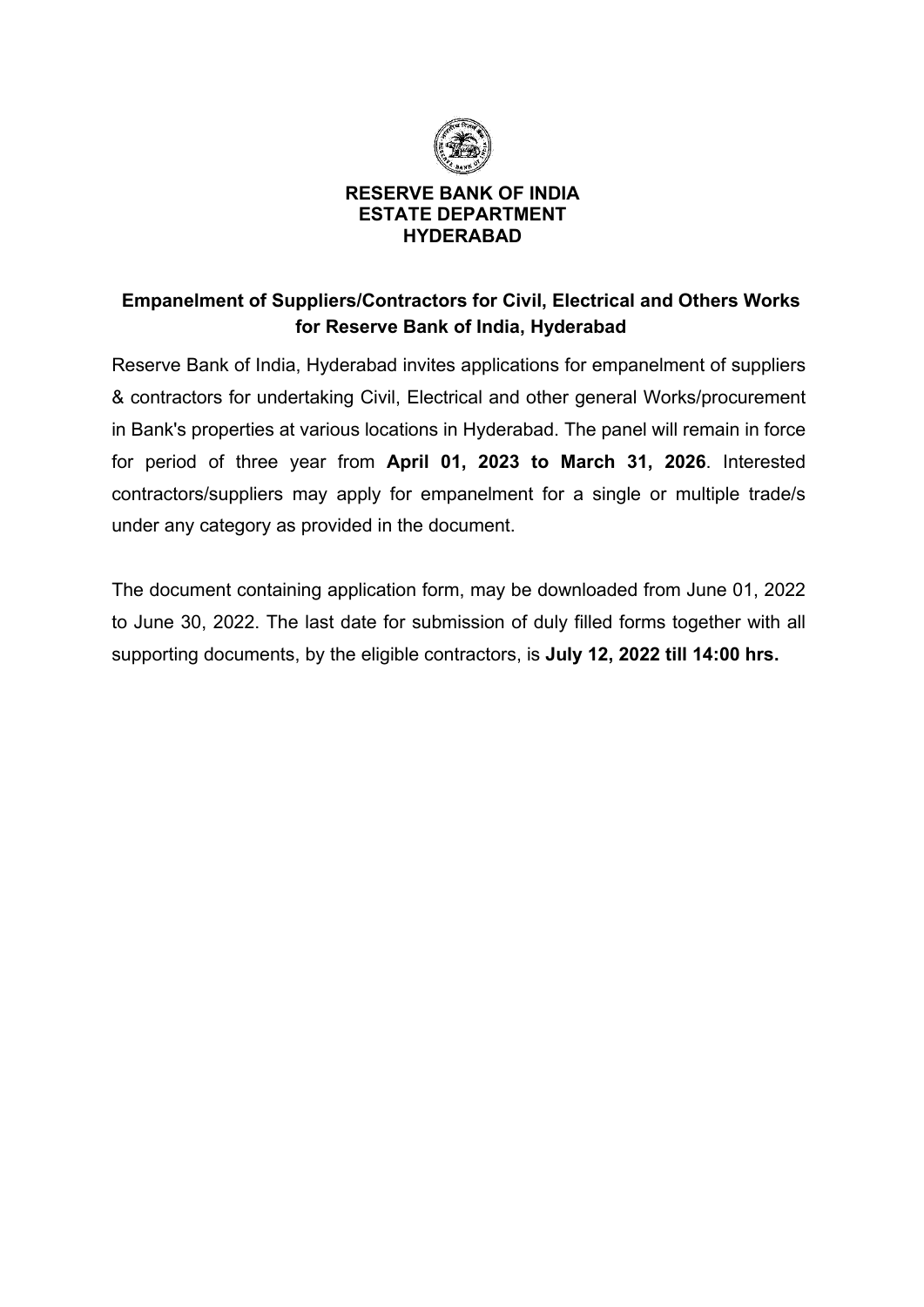

#### **RESERVE BANK OF INDIA ESTATE DEPARTMENT HYDERABAD**

 **Detailed Notice Inviting Applications for Empanelment of Civil / Electrical Contractors / Suppliers for the period from April 01, 2023 to March 31, 2026**

The Reserve Bank of India, Hyderabad intends to prepare a panel of reputed contractors, valid for three years, for undertaking works/supplies in respect of various trades costing:

- (i) Up to Rs.2.00 lakh Category I
- (ii) Rs.2.00 lakh to Rs.10.00 lakh– Category II
- (iii) Rs.10.00 to Rs.25.00 lakh Category III
- (iv) Rs.25.00 lakh to Rs.50.00 lakh Category IV

#### **A: CIVIL WORKS**

|                | <b>Work Costing</b>                     |            |             |              |              |
|----------------|-----------------------------------------|------------|-------------|--------------|--------------|
|                |                                         | Category I | Category II | Category III | Category IV  |
| SI.            | <b>Trade</b>                            | Up to ₹2   | ₹ 2 lakh to | ₹ 10 lakh to | ₹ 25 lakh to |
| No.            |                                         | lakh       | ₹ 10 lakh   | ₹ 25 lakh    | ₹ 50 lakh    |
| 1              | General civil works, including repairs, |            |             |              |              |
|                | renovations & interior works            |            |             |              |              |
| $\overline{2}$ | General repairs and external/internal   |            |             |              |              |
|                | repainting works                        |            |             |              |              |
| 3              | Sanitary and plumbing works             |            |             |              |              |
| 4              | Specialized Waterproofing works         |            |             |              |              |
| 5              | Steel/Aluminium Fabrication works       |            |             |              |              |
| 6              | General maintenance, cleaning and       |            |             |              |              |
|                | up keeping of Bank's properties         |            |             |              |              |
|                | (External/Internal cleaning of (Office  |            |             |              |              |
|                | and Residential Colonies/flats))        |            |             |              |              |
| 7              | Pest Control, Anti Termite              |            |             |              |              |
|                | Treatment, Rodent control               |            |             |              |              |
|                | treatment and fumigation                |            |             |              |              |
| 8              | Miscellaneous works - Name Plates,      |            |             |              |              |
|                | Boards, Banners, display systems        |            |             |              |              |
|                | etc.                                    |            |             |              |              |
| 9              | Landscaping, Gardening and              |            |             |              |              |
|                | Maintenance                             |            |             |              |              |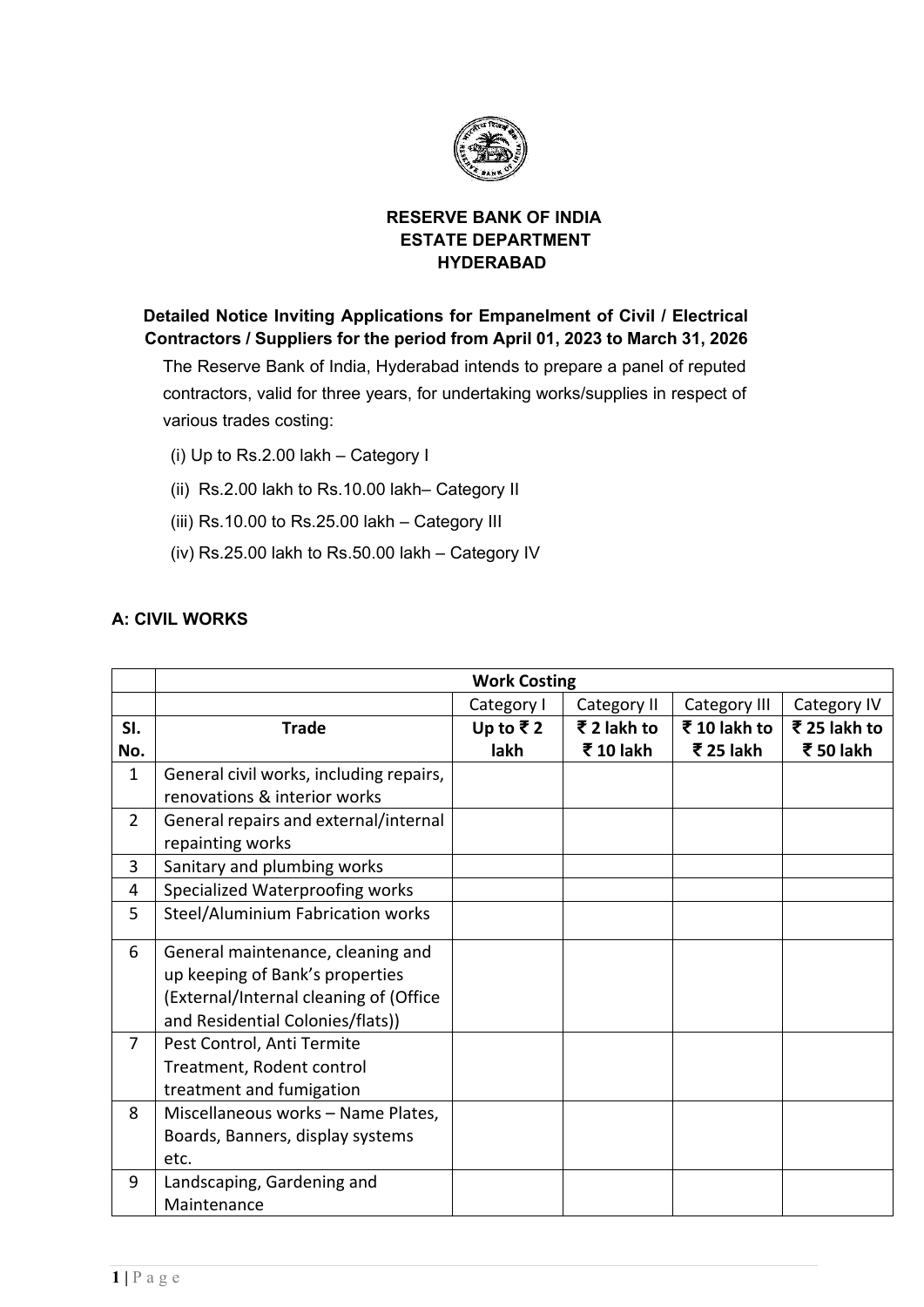| 10 | Carpentry and furniture repair work                                                    |  |  |
|----|----------------------------------------------------------------------------------------|--|--|
| 11 | Cleaning of<br>carpets/chairs/sofa/venetian<br>blinds/Pc's/Printers/Xerox machines     |  |  |
| 12 | Structural consultants/Structural<br>Engineers                                         |  |  |
| 13 | Supply of Office Furniture, Modular<br>Furniture/Accessories, furnishing<br>items etc. |  |  |
| 14 | Disposal of scrap/waste and waste<br>paper etc.                                        |  |  |

# **B: ELECTRICAL WORKS**

|                | <b>Work Costing</b>                                                                                              |                                |                          |                              |                                                             |
|----------------|------------------------------------------------------------------------------------------------------------------|--------------------------------|--------------------------|------------------------------|-------------------------------------------------------------|
|                |                                                                                                                  | Category I                     | Category II              | Category III                 | Category IV                                                 |
| SI.<br>No.     | <b>Details of the work</b>                                                                                       | Up to $\overline{z}$ 2<br>lakh | ₹ 2 lakh to<br>₹ 10 lakh | ₹ 10 lakh<br>to ₹ 25<br>lakh | $\overline{\mathbf{\mathcal{F}}}$ 25 lakh<br>to ₹50<br>lakh |
| $\mathbf{1}$   | Electrical repairs, rewiring, cabling,<br>panel works, etc.                                                      |                                |                          |                              |                                                             |
| $\overline{2}$ | Maintenance of Air Conditioning<br>Equipment (Windows, split, package and<br>tower units)                        |                                |                          |                              |                                                             |
| 3              | Supply and installation of Solar Water<br>Heater System and Solar Based Power<br>generation systems              |                                |                          |                              |                                                             |
| 4              | Supply and installation of water purifiers<br>Servicing and maintenance thereof                                  |                                |                          |                              |                                                             |
| 5              | Telephone Wiring works/ Maintenance<br>of EPBAX system & telephone lines                                         |                                |                          |                              |                                                             |
| 6              | Operation & Maintenance of DG Sets                                                                               |                                |                          |                              |                                                             |
| $\overline{7}$ | Supply of electric equipment such as TV,<br>Refrigerators/AC equipment etc.                                      |                                |                          |                              |                                                             |
| 8              | Supply & Maintenance of public address<br>system, video phone, Conferencing<br>system, etc.                      |                                |                          |                              |                                                             |
| 9              | Supply of Electrical materials including<br>panels, wiring, fitting/fixture, HT/LT<br>cables, pumps/motors, etc. |                                |                          |                              |                                                             |
| 10             | Supply of UPS Batteries                                                                                          |                                |                          |                              |                                                             |
| 11             | Supply/Maintenance of Security<br>Equipment                                                                      |                                |                          |                              |                                                             |
| 12             | Supply/Installation/repairs/Maintenance<br>of Wet Raiser type Fire Fighting System/<br>Sprinkler System, etc.    |                                |                          |                              |                                                             |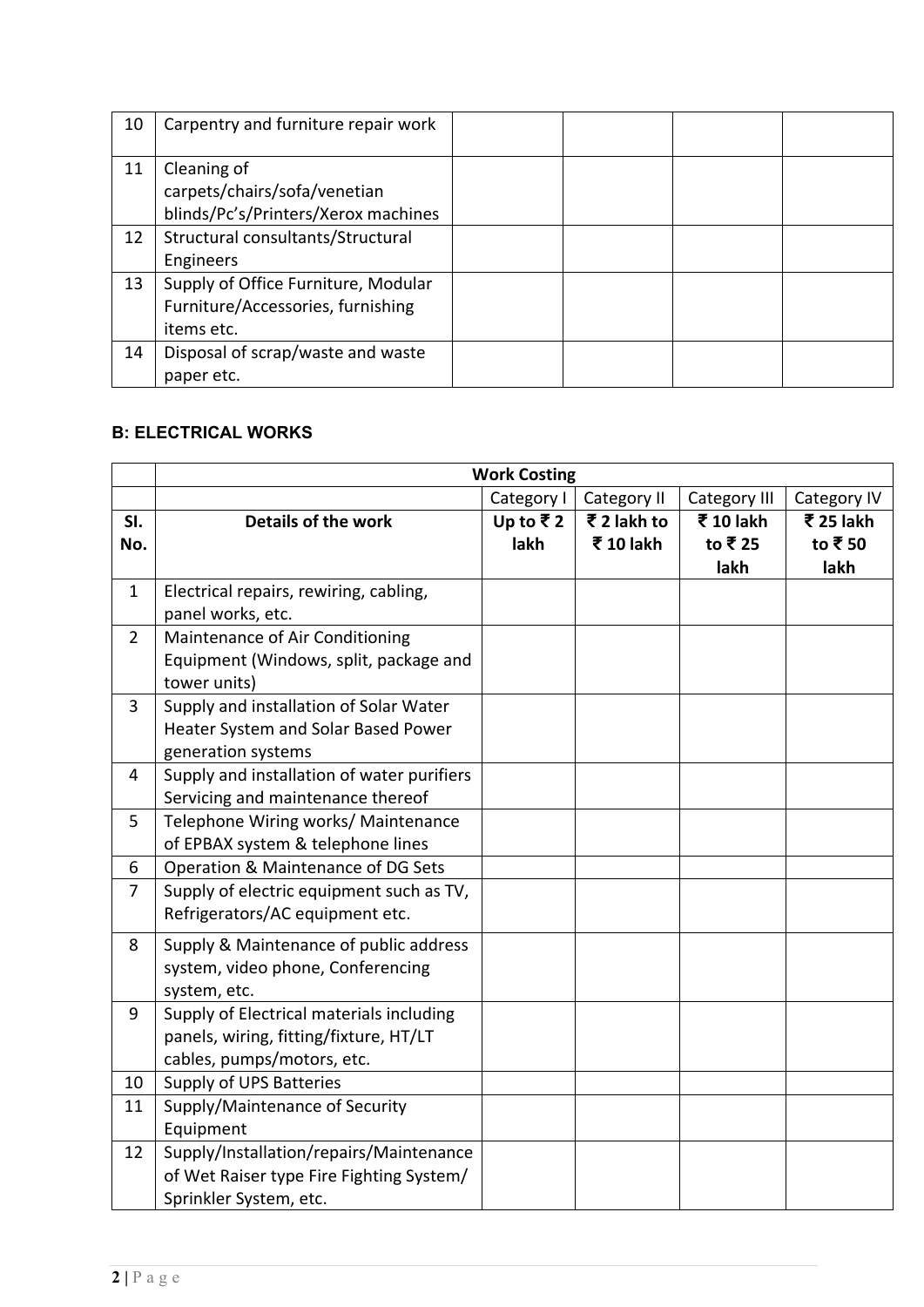| 13 | Disposal of Electrical scrap/waste and  |  |  |
|----|-----------------------------------------|--|--|
|    | waste paper etc.                        |  |  |
| 14 | Supply/ Maintenance of Sewerage         |  |  |
|    | Treatment Plant (STP)                   |  |  |
| 15 | Operation and Maintenance of            |  |  |
|    | Centralised AC System by engaging       |  |  |
|    | qualified technicians                   |  |  |
| 16 | Operation and Maintenance of            |  |  |
|    | Substation and other electrical         |  |  |
|    | equipment by engaging qualified         |  |  |
|    | electricians                            |  |  |
| 17 | Maintenance if Chimney/hobs and         |  |  |
|    | hoods                                   |  |  |
| 18 | Cable TV connection and internet        |  |  |
|    | connection and service                  |  |  |
| 19 | AC Ducting work                         |  |  |
| 20 | Supply of cartridges and maintenance of |  |  |
|    | photo copiers                           |  |  |
| 21 | Supply and Maintenance of Gymnastic     |  |  |
|    | equipment                               |  |  |

**Pre-Qualification Criteria:** Contractors fulfilling the following pre-qualification criteria can collect application forms from the Estate Department, Reserve Bank of India, Hyderabad by furnishing documentary evidence in support of their possessing required eligibility criteria and in the event of their failure to do so, the Bank reserves the right to refuse issuance of blank application forms.

The prequalification criteria for issue of applications for various trades are as under:

1) **Past Experience:** Should have minimum 5 years of experience of executing similar works during last 5 years ending **May 31, 2022**. Applicant should furnish their Client list showing the details of work carried out by them during the last 5 years. The list shall include details such as Name of the Client, Value of work executed, Date of Start and Finish of the work, Reasons of delay, if any, etc. The Applicant should submit documentary evidence in support of minimum experience of 5 years.

2) **Minimum value of each completed work (qualifying):** Experience of having successfully completed similar works during last 5 years ending **May 31, 2022** should be either of the following:

(i) Three similar completed works each costing not less than the amount equal to 40% of the estimated cost. [In case of empanelment of contractors as the estimated cost ranges between a lower band and an upper band, then 40% of the upper band of the range shall be considered. For example, empanelment of contractors for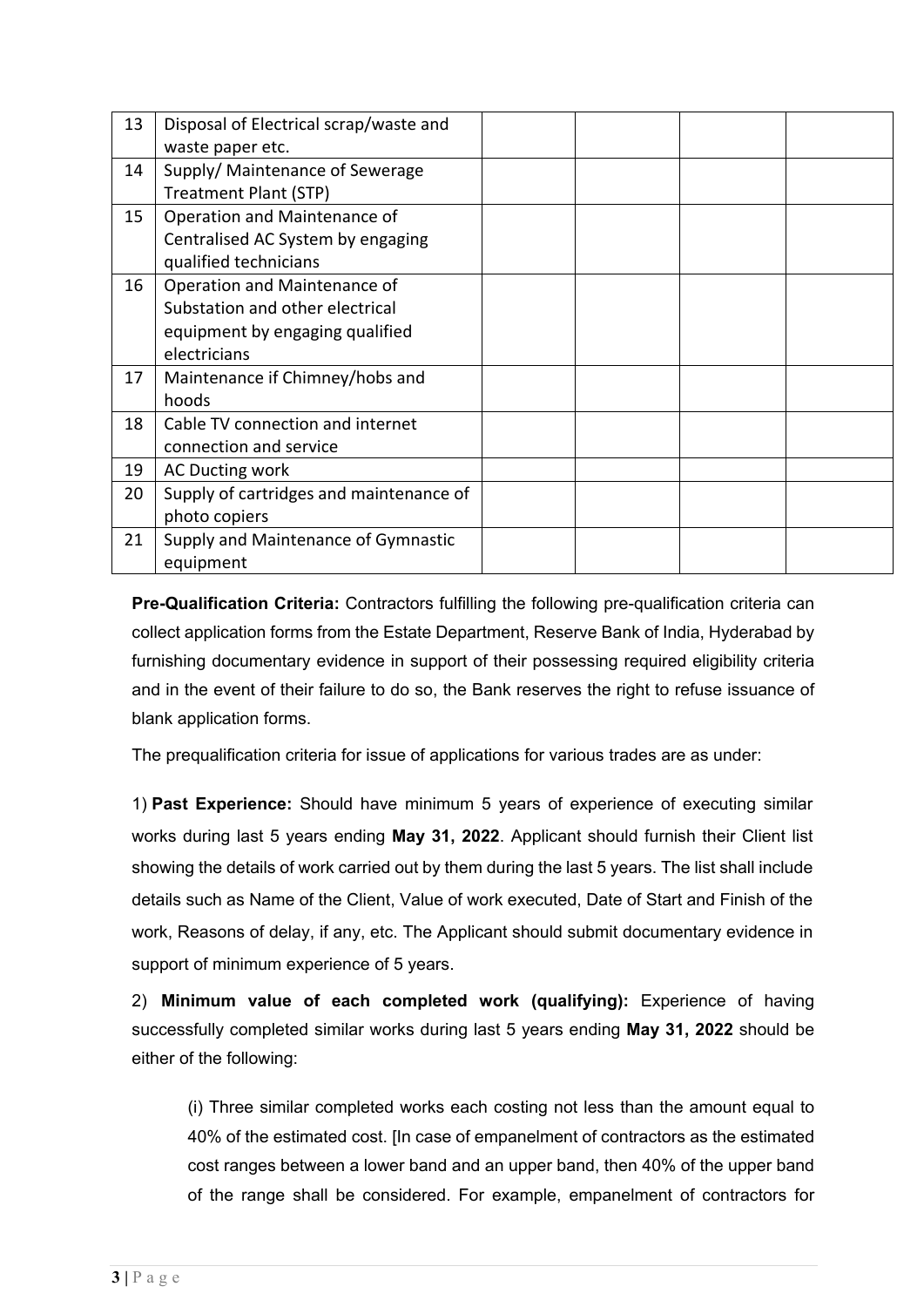works costing between ₹ 25-50 Lakh, cost of each work executed shall be minimum ₹ 20 lakh (40% of ₹ 50 lakh)]

Or

ii) Two similar completed works each costing not less than the amount equal to 50% of the estimated cost. [In case of empanelment of contractors as the estimated cost ranges between a lower band and an upper band, then 50% of the upper band of the range shall be considered. For example, empanelment of contractors for works costing between ₹ 25-50 Lakh, cost of each work executed shall be minimum ₹ 25 lakh (50% of ₹ 50 lakh)].

Or

iii) One similar work costing not less than the amount equal to 80% of the estimated cost. [In case of empanelment of contractors as the estimated cost ranges between a lower band and an upper band, then 80% of the upper band of the range shall be considered. For example, empanelment of contractors for works costing between ₹ 25 -50 Lakh, cost of each work executed shall be minimum ₹ 40 lakh (80% of ₹ 50 lakh)].

| <b>Category I</b>             | <b>Category II</b>        | <b>Category III</b> | <b>Category IV</b> |
|-------------------------------|---------------------------|---------------------|--------------------|
| Up to ₹2.00                   | Above $\overline{z}$ 2.00 | Above ₹10.00        | Above ₹ 25.00      |
| lakh                          | lakh and up to &          | lakh and up to &    | lakh and up to &   |
|                               | including                 | including           | including          |
|                               | ₹.10.00 lakh              | ₹. 25.00 lakh       | ₹, 50.00 lakh      |
| i)Three similar               | i)Three similar           | i) Three similar    | i) Three similar   |
| completed works               | completed works           | completed works     | completed works    |
| costing not less              | costing not less          | costing not less    | costing not less   |
| than $\bar{z}$ .              | than ₹.4.00               | than ₹.10.00        | than ₹. 20.00      |
| 80,000/-                      | Lakh                      | Lakh                | Lakh               |
| (OR)                          | (OR)                      | (OR)                | (OR)               |
| ii) Two similar               | ii) Two similar           | ii) Two similar     | ii) Two similar    |
| completed works               | completed works           | completed works     | completed works    |
| not less than $\bar{z}$ .     | not less than ₹.          | not less than ₹.    | not less than ₹.   |
| 1.00 lakh                     | 5.00 lakh                 | 12.50 lakh          | 25.00 lakh         |
| (OR)                          | (OR)                      | (OR)                | (OR)               |
| iii) One similar              | iii) One similar          | iii) One similar    | iii) One similar   |
| completed work                | completed work            | completed work      | completed work     |
| costing not less              | costing not less          | costing not less    | costing not less   |
| than $\overline{5}.1.60$ lakh | than ₹.8.00 lakh          | than ₹.20.00 lakh   | than ₹.40.00 lakh  |
|                               |                           |                     |                    |

Accordingly, the prospective contractors for empanelment may meet the following criteria for various categories as under:

3) **YEARLY TURN OVER**: The applicant should submit the audited financial statements (Balance Sheet and Profit & Loss Accounts) duly certified by the Chartered Accountant for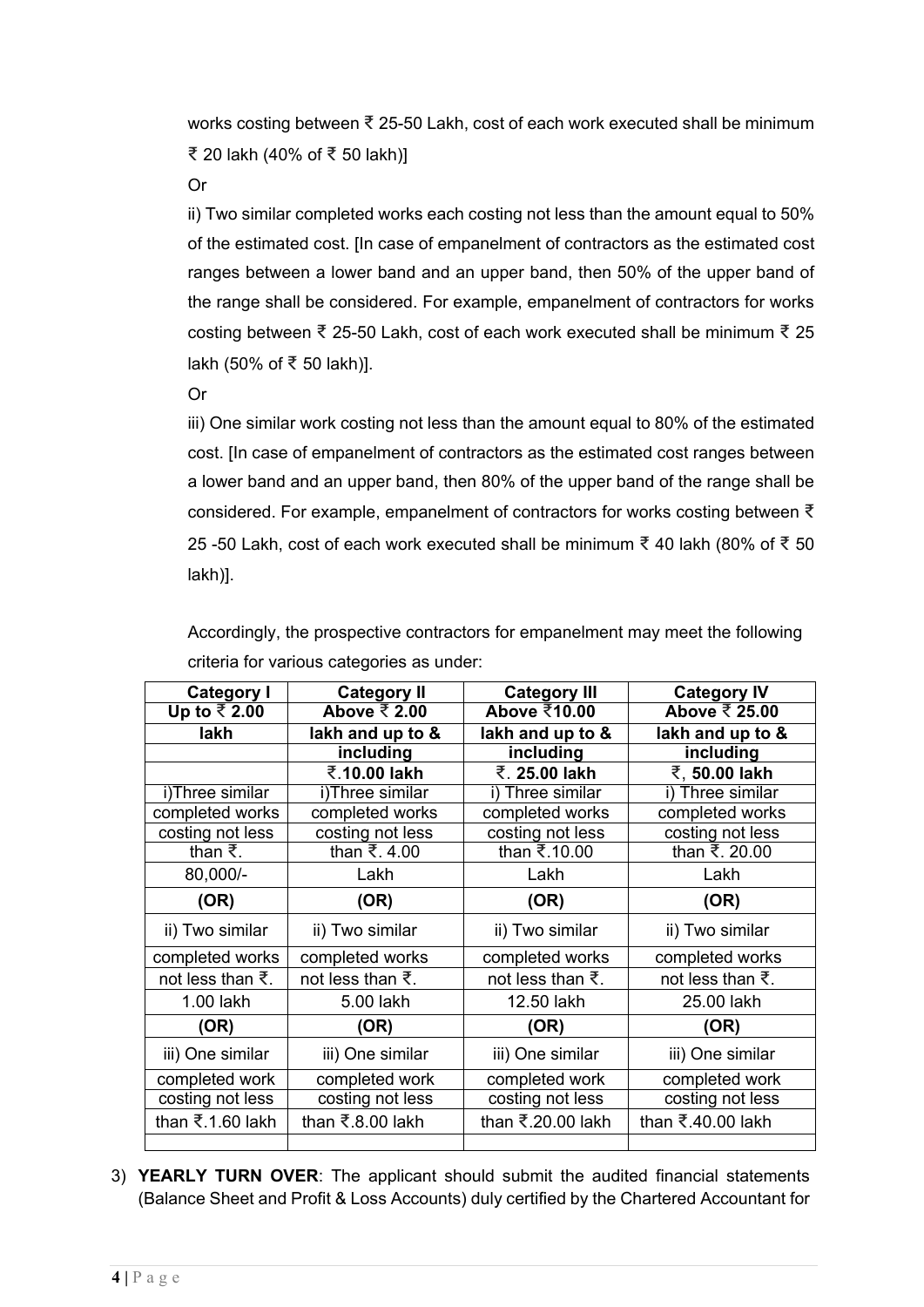the last three Financial Years i.e. 2019-20, 2020-21 and 2021-22\*. The yearly turnover per year shall not be less than the below mentioned amount for the respective categories:

₹ 2.00 lakh ₹ 10.00 lakh ₹ 25.00 lakh ₹ 50.00 lakh \*If the audited yearly financial statements for the FY 2021-22 are not available, the applicant may submit the provisional statements/figures for FY 2021-22.

4) **SOLVENCY** : Should furnish solvency certificate issued by the Applicants banker, specifically for the purpose of the empanelment/work, for an amount equal to upper band of the range if the estimated cost ranges between a lower band and an upper band/estimated cost of the work.

|  |  | $\mathbf{r}$<br><u></u> | lakh | ا ادات<br>Tanii | lakh |  |
|--|--|-------------------------|------|-----------------|------|--|
|--|--|-------------------------|------|-----------------|------|--|

- 5) **Service setup** (for electrical, electromechanical, technology related tenders): Full-fledged service setup should be available for the specified job either at Hyderabad or at nearby city/place wherefrom required quality after sales services can be regularly provided.
- 6) The intending contractors shall have to satisfy the Bank with documentary evidence in support of their possessing required eligibility (as specified above) and in the event of their failure to do so, the Bank reserves the right not to process their application even though blank application has been issued to the contractor. For this purpose, the contractors shall be required to submit all the relevant mandatory information / documents in proof of their eligibility within the timeline in a sealed cover
- 7) Copies of valid licenses for related trades as applicable, PAN, GST Registration, etc. issued by respective statutory authorities. (Electrical license copies should be submitted for electrical work)

The application forms will be issued free of cost at Estate Department, Reserve Bank of India, Hyderabad **from June 01, 2022 to June 30, 2022** on all working days **between 11.00hrs and 17.00hrs**.

Application forms can also be downloaded from the website [https://www.rbi.org.in.](https://www.rbi.org.in/) In case of downloaded application form, the complete information / documentary proof of their being eligible for the work, will have to be submitted along with the filled in application form in a sealed cover to The Regional Director, Reserve Bank of India, Estate Department 1st Floor, Saifabad, Hyderabad - 500004. Separate tender box kept for the purpose at Estate Department 1st Floor, RBI, Saifabad, Hyderabad – 500004. The Bank reserves the right to reject the application form which does not meet the eligibility criteria.

The last date for submission of filled in application forms is **July 12, 2022 up to 14.00 hrs**.

The Bank reserves the right to reject any or all applications without assigning any reason thereof.

**Note**: Contractors already empanelled presently and those whose earlier applications have not been considered favourably can also **submit fresh application.**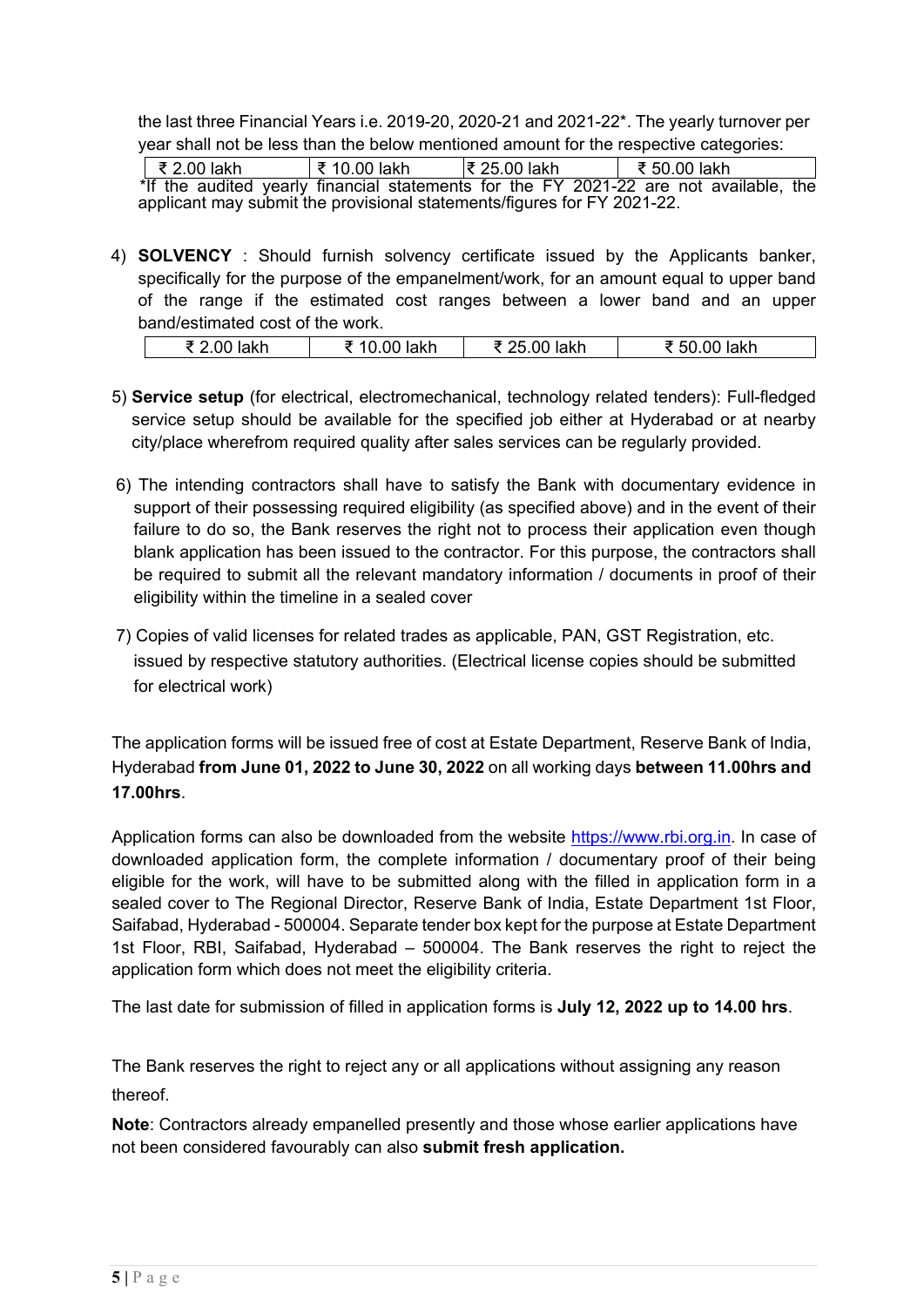

### **RESERVE BANK OF INDIA ESTATE DEPARTMENT HYDERABAD**

#### **APPLICATIONS FOR EMPANELMENT OF CIVIL AND ELECTRICAL CONTRACTORS / SUPPLIERS**

 $\_$  , and the contribution of the contribution of  $\mathcal{L}_\mathcal{A}$  , and the contribution of  $\mathcal{L}_\mathcal{A}$ 

 $Is \leq \text{I} \leq \text{II}$  issued to M/s

Name of Trade (Civil/Electrical): \_\_\_\_\_\_\_\_\_\_\_\_\_\_\_\_\_\_\_\_

Category applied for: \_\_\_\_\_\_\_\_\_\_\_\_\_\_\_\_\_\_\_\_\_

Last date for submission: **July 12, 2022, 14:00 hrs**

Application to be addressed to:

The Regional Director for Andhra Pradesh & Telangana

Reserve Bank of India

Estate Department, First Floor

Saifabad,

Hyderabad- 500 004

| <b>Place</b> |  |
|--------------|--|
|              |  |

**Date**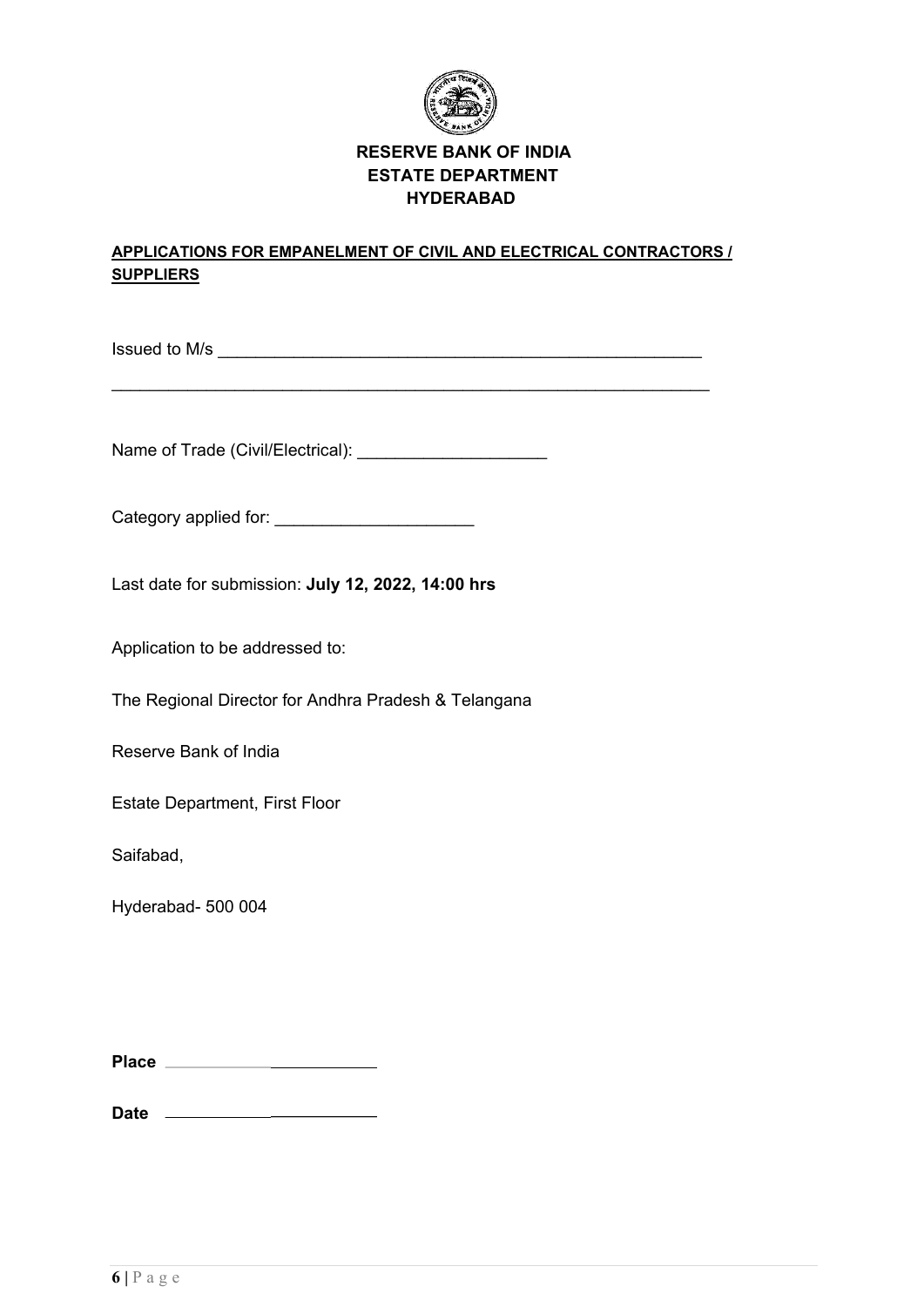To

The Regional Director for Andhra Pradesh & Telangana Reserve Bank of India Estate Department, 1st Floor Saifabad Hyderabad.

Sir,

i) I/We have read and understood the Empanelment Notice and Instructions appended to the application proforma and I/We understand that if any false information is detected at a later date, any further contact made between ourselves and the Reserve Bank of India, Hyderabad on this basis of the information given by me/us will be treated as invalid by the Reserve Bank of India.

ii) I/We agree that the decision of the Reserve Bank of India in selection of the contractors will be final and binding on me/us.

iii) All the information furnished under parts I, II & III is correct to the best of my/our knowledge and belief.

iv) I/We also agree that I/We have no objection if enquiries are made about the works listed by me/us in the accompanying sheets or any other inquiry on this information furnished herewith in the accompanying sheets.

| Signature: |             |
|------------|-------------|
| Name:      |             |
|            |             |
|            |             |
|            |             |
|            |             |
| Date:      | <b>SEAL</b> |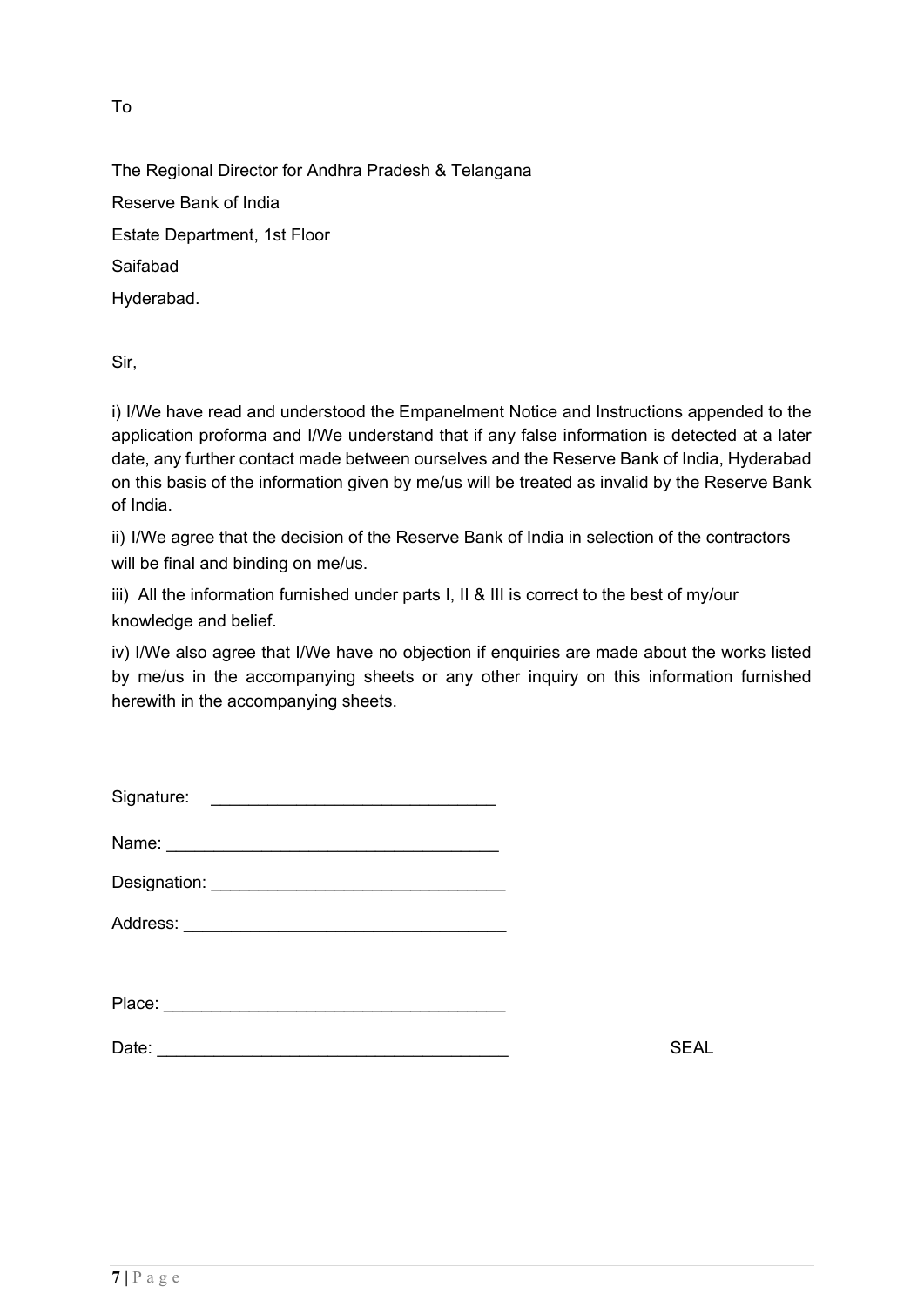# **Trades and category of Empanelment of Contractors**

Contractors may select (tick mark ✓) one or more categories for which they apply for empanelment

# **A: CIVIL WORKS**

|                | <b>Work Costing</b>                    |            |             |              |              |  |
|----------------|----------------------------------------|------------|-------------|--------------|--------------|--|
|                |                                        | Category I | Category II | Category III | Category IV  |  |
| SI.            | <b>Trade</b>                           | Up to ₹2   | ₹ 2 lakh to | ₹10 lakh to  | ₹ 25 lakh to |  |
| No.            |                                        | lakh       | ₹ 10 lakh   | ₹ 25 lakh    | ₹ 50 lakh    |  |
| $\mathbf{1}$   | General civil works, including         |            |             |              |              |  |
|                | repairs, renovations & interior works  |            |             |              |              |  |
| $\overline{2}$ | General repairs and                    |            |             |              |              |  |
|                | external/internal repainting works     |            |             |              |              |  |
| 3              | Sanitary and plumbing works            |            |             |              |              |  |
| 4              | Specialized Waterproofing works        |            |             |              |              |  |
| 5              | Steel/Aluminium Fabrication works      |            |             |              |              |  |
| 6              | General maintenance, cleaning and      |            |             |              |              |  |
|                | up keeping of Bank's properties        |            |             |              |              |  |
|                | (External/Internal cleaning of (Office |            |             |              |              |  |
|                | and Residential Colonies/flats))       |            |             |              |              |  |
| $\overline{7}$ | Pest Control, Anti Termite             |            |             |              |              |  |
|                | Treatment, Rodent control              |            |             |              |              |  |
|                | treatment and fumigation               |            |             |              |              |  |
| 8              | Miscellaneous works - Name Plates,     |            |             |              |              |  |
|                | Boards, Banners, display systems       |            |             |              |              |  |
|                | etc.                                   |            |             |              |              |  |
| 9              | Landscaping, Gardening and             |            |             |              |              |  |
|                | Maintenance                            |            |             |              |              |  |
| 10             | Carpentry and furniture repair work    |            |             |              |              |  |
| 11             | Cleaning of                            |            |             |              |              |  |
|                | carpets/chairs/sofa/venetian           |            |             |              |              |  |
|                | blinds/Pc's/Printers/Xerox machines    |            |             |              |              |  |
| 12             | Structural consultants/Structural      |            |             |              |              |  |
|                | Engineers                              |            |             |              |              |  |
| 13             | Supply of Office Furniture, Modular    |            |             |              |              |  |
|                | Furniture/Accessories, furnishing      |            |             |              |              |  |
|                | items etc.                             |            |             |              |              |  |
| 14             | Disposal of civil scrap/waste and      |            |             |              |              |  |
|                | waste paper etc.                       |            |             |              |              |  |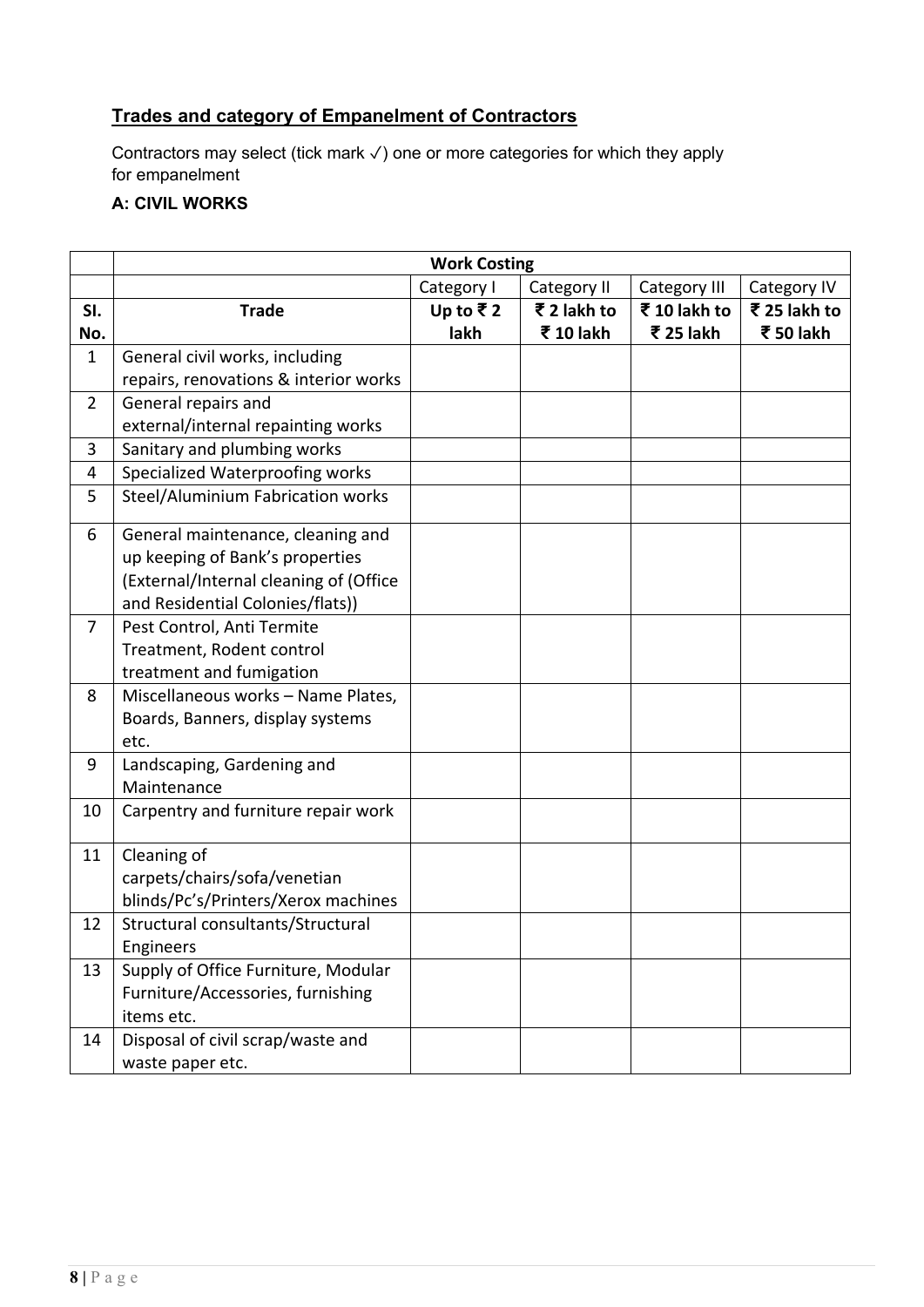# **B. ELECTRICAL WORKS**

|                | <b>Work Costing</b>                                                                                                |                  |                          |                             |                             |
|----------------|--------------------------------------------------------------------------------------------------------------------|------------------|--------------------------|-----------------------------|-----------------------------|
|                |                                                                                                                    | Category I       | Category II              | Category III                | Category IV                 |
| SI.<br>No.     | Details of the work                                                                                                | Up to ₹2<br>lakh | ₹ 2 lakh to<br>₹ 10 lakh | ₹ 10 lakh<br>to ₹25<br>lakh | ₹ 25 lakh<br>to ₹50<br>lakh |
| 1              | Electrical repairs, rewiring, cabling,<br>panel works, etc.                                                        |                  |                          |                             |                             |
| $\overline{2}$ | Maintenance of Air Conditioning<br>Equipment (Windows, split, package and<br>tower units)                          |                  |                          |                             |                             |
| 3              | Supply and installation of Solar Water<br>Heater System and Solar Based Power<br>generation systems                |                  |                          |                             |                             |
| 4              | Supply and installation of water purifiers<br>Servicing and maintenance thereof                                    |                  |                          |                             |                             |
| 5              | Telephone Wiring works/ Maintenance<br>of EPBAX system & telephone lines                                           |                  |                          |                             |                             |
| 6              | Operation & Maintenance of DG Sets                                                                                 |                  |                          |                             |                             |
| 7              | Supply of electric equipment such as TV,<br>Refrigerators/AC equipment etc.                                        |                  |                          |                             |                             |
| 8              | Supply & Maintenance of public address<br>system, video phone, Conferencing<br>system, etc.                        |                  |                          |                             |                             |
| 9              | Supply of Electrical materials including<br>panels, wiring, fitting/fixture, HT/LT<br>cables, pumps/motors, etc.   |                  |                          |                             |                             |
| 10             | Supply of UPS Batteries                                                                                            |                  |                          |                             |                             |
| 11             | Supply/Maintenance of Security<br>Equipment                                                                        |                  |                          |                             |                             |
| 12             | Supply/Installation/repairs/Maintenance<br>of Wet Raiser type Fire Fighting System/<br>Sprinkler System            |                  |                          |                             |                             |
| 13             | Disposal of Electrical scrap/waste and<br>waste paper etc.                                                         |                  |                          |                             |                             |
| 14             | Supply/ Maintenance of Sewerage<br>Treatment Plant (STP)                                                           |                  |                          |                             |                             |
| 15             | Operation and Maintenance of<br>Centralised AC System by engaging<br>qualified technicians                         |                  |                          |                             |                             |
| 16             | Operation and Maintenance of<br>Substation and other electrical<br>equipment by engaging qualified<br>electricians |                  |                          |                             |                             |
| 17             | Maintenance if Chimney/hobs and<br>hoods                                                                           |                  |                          |                             |                             |
| 18             | Cable TV connection and internet<br>connection and service                                                         |                  |                          |                             |                             |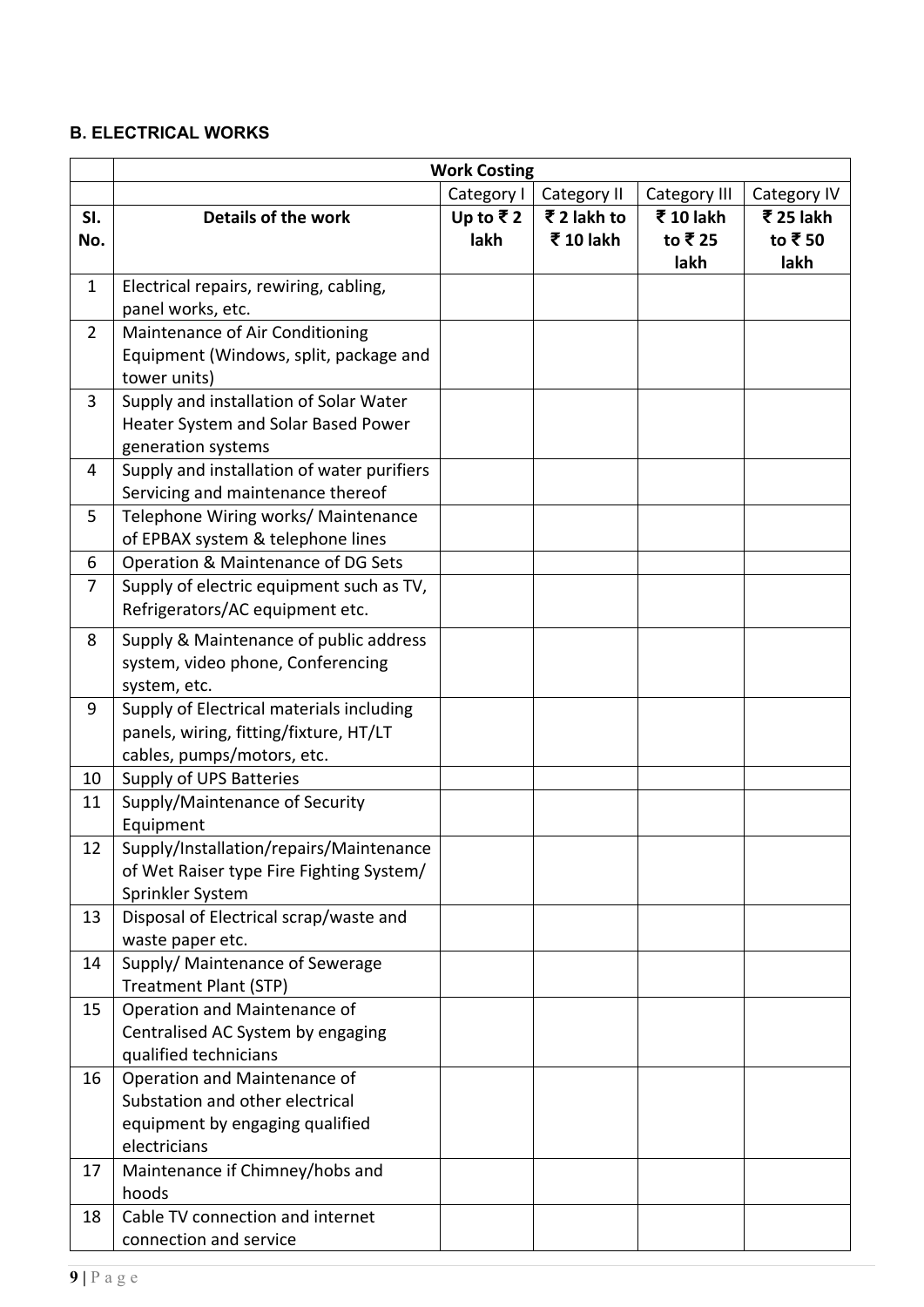| 19 | AC Ducting work                         |  |  |
|----|-----------------------------------------|--|--|
| 20 | Supply of cartridges and maintenance of |  |  |
|    | photo copiers                           |  |  |
|    | Supply and Maintenance of Gymnastic     |  |  |
|    | equipment                               |  |  |

**SIGNATURE OF APPLICANT WITH SEAL**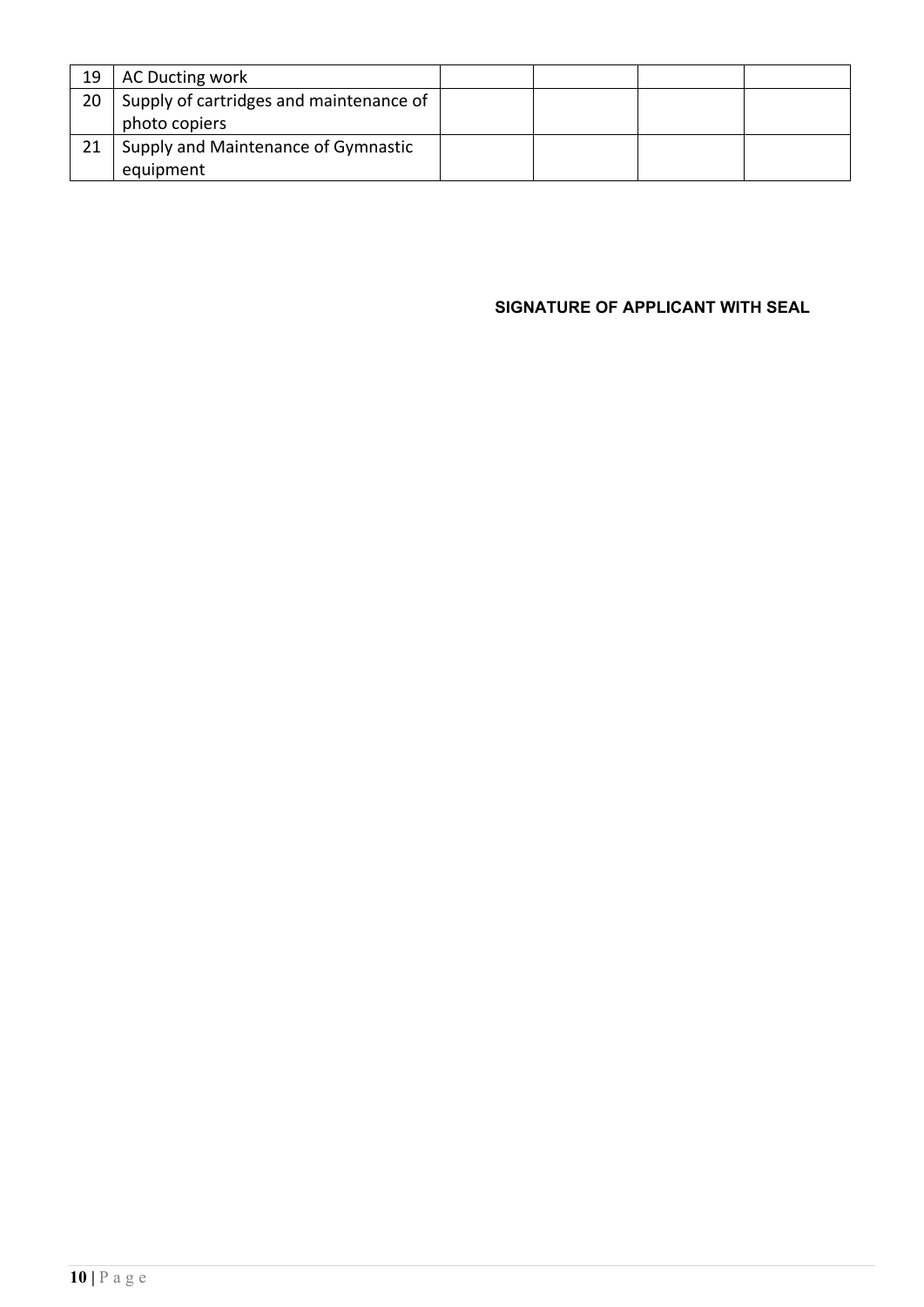

# भारतीय �रज़वर् ब�क **/ Reserve Bank of India संपदा िवभाग** / **ESTATE DEPARTMENT हैदराबाद** / **HYDERABAD**

**Application for Empanelment of Civil & Electrical contractors for undertaking renovation /modernization/ repair and maintenance works of Bank's properties at various locations in Hyderabad**

#### **GENERAL INSTRUCTIONS**

1) The Reserve Bank of India intends to prepare a panel of reputed contractors for undertaking renovation/ modernization/maintenance and repair / repainting work of Bank's properties at various locations in **Hyderabad**.

2) Panel of work are as mentioned in the DETAILED NOTICE FOR EMPANELMENT OF CONTRACTORS. Contractors who are registered with the Government / Semi-Government undertaking/s as Maintenance Contractors or have executed similar maintenance and repair works, may apply in the prescribed format.

3) Applicants are required to **indicate (tick mark** ✓) the trades and categories in which they desire to empanel.

4) Intending applicants are required to furnish details about their Organization, work experience, yearly turn over, technical personnel in their organization, competence and adequate evidence of their financial standing in the enclosed proforma **which will be kept confidential**.

5) A format of Client's Certificate as per [Annexure-I](#page-18-0) and Banker's certificate as per [Annexure-II](#page-20-0) is attached along with blank application form. The applicant has to submit the said Client's certificate from at least **two or three as applicable** of their clients for whom they have carried out eligible works in terms of pre-qualification criteria described in the notice inviting application in a sealed cover.

Client's certificate issued by a Government/Semi Government organisation or a PSU should be signed by an official of the rank of Executive Engineer or equivalent and must be supported by adequate proof of payments received by the contractor for the work done by them. **Client's report issued by private organization shall also be accompanied with relevant TDS Certificates proofing the credentials/contract amount.**

Applications received without the specified certificates in the specified format shall be rejected and the Bank shall have the right to independently verify the submitted certificates. Aforementioned certificate must be submitted along with their application in sealed cover addressed to **The Regional** 

# **Director, Reserve Bank of India, Estate Department, 1st Floor, Saifabad, Hyderabad – 500 004.**

6) While deciding upon the selection of the Contractors, emphasis will be given on the ability, experience, performance, value of works executed and competence to do good quality work in accordance with the specifications and within the specified time schedule.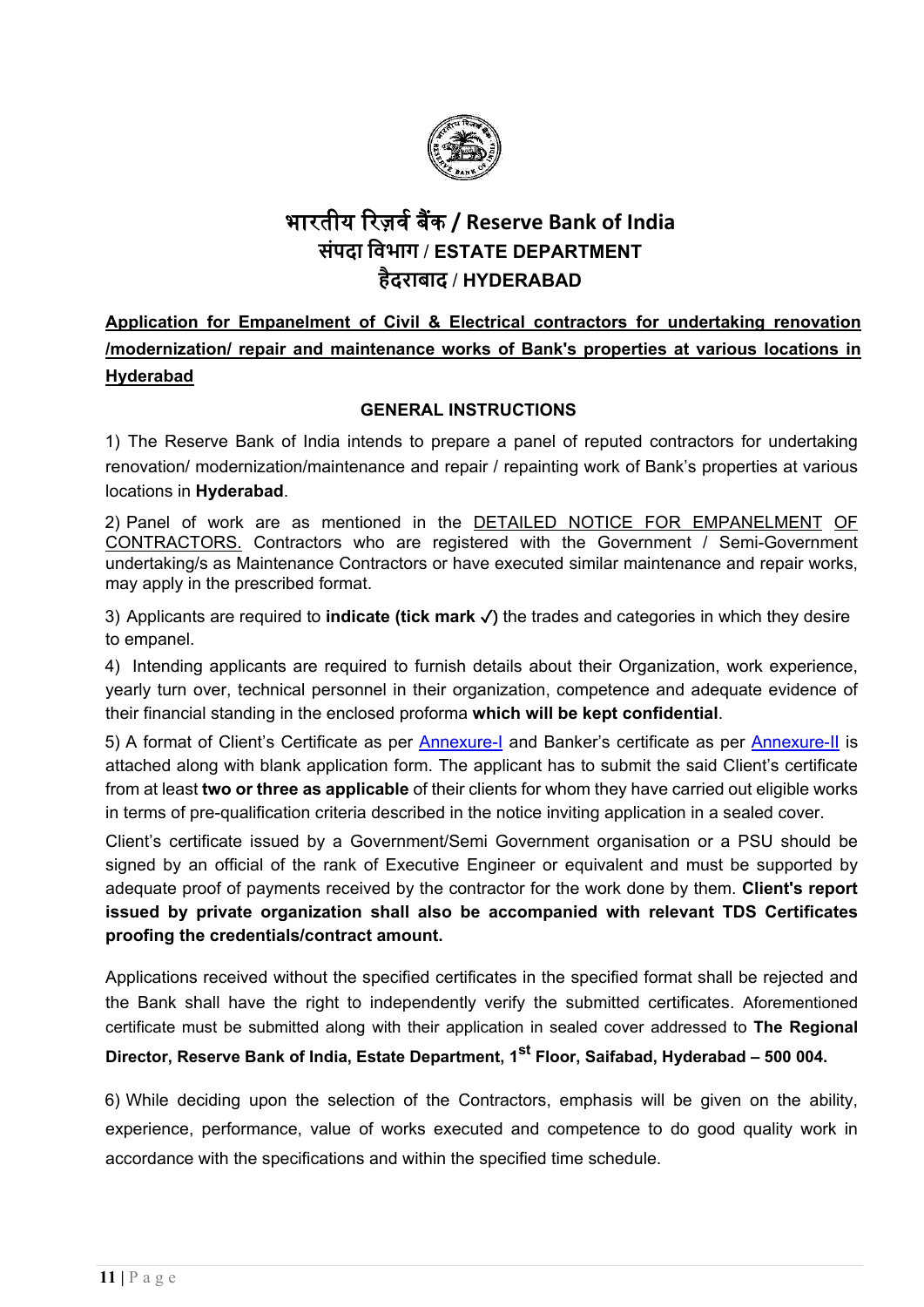7) Application should be submitted along with a covering letter**.** The application form shall be signed by a person on behalf of the Organization, who is duly authorised to do so. Each page of application shall be properly signed and stamped.

8) If the space in the application form is insufficient for furnishing full details, such information may be supplemented on a separate sheet of paper duly signed stating therein the part of the statement and serial number.

9) The performance of all the enlisted contractors shall be reviewed by the Bank once a year and their name shall be removed from the approved list of contractors in the event of occurrence of any one or more of the failure on their part as detailed below:

(a) Fails to respond to the call notice inviting tenders consecutively on three occasions in a period of one year or fails to execute any awarded contract

(b) Is proved to be responsible for doing defective works in two contracts awarded consecutively.

(c) Persistently violates any important condition of the contract like maintaining time schedule and business dealings, etc.

(d) Fails to abide by the condition of registration/ empanelment or is found to have given false particulars at the time of registration/ empanelment

(e) Is declared or is in the process of being declared bankrupt/ insolvent, wound up, dissolved or partitioned.

(f) Persistently violates labour regulations and rules.

10) Application containing false or inadequate information is liable for rejection.

11) The Bank reserves the right to reject any or all the applications without assigning any reason thereof.

12) Authorized dealers and Applicators should submit the necessary documentary evidence of their claim for confirmation.

**13)** Clarifications, if any, required may be obtained from **The Office of the Regional Director for AP & Telangana, Reserve Bank of India, Saifabad, Secretariat road, Hyderabad – 500 004.**

**14) Contact telephone numbers: 040-23267103, 040-23267106**

**SIGNATURE OF APPLICANT WITH SEAL**

**NAME:**

**ADDRESS:**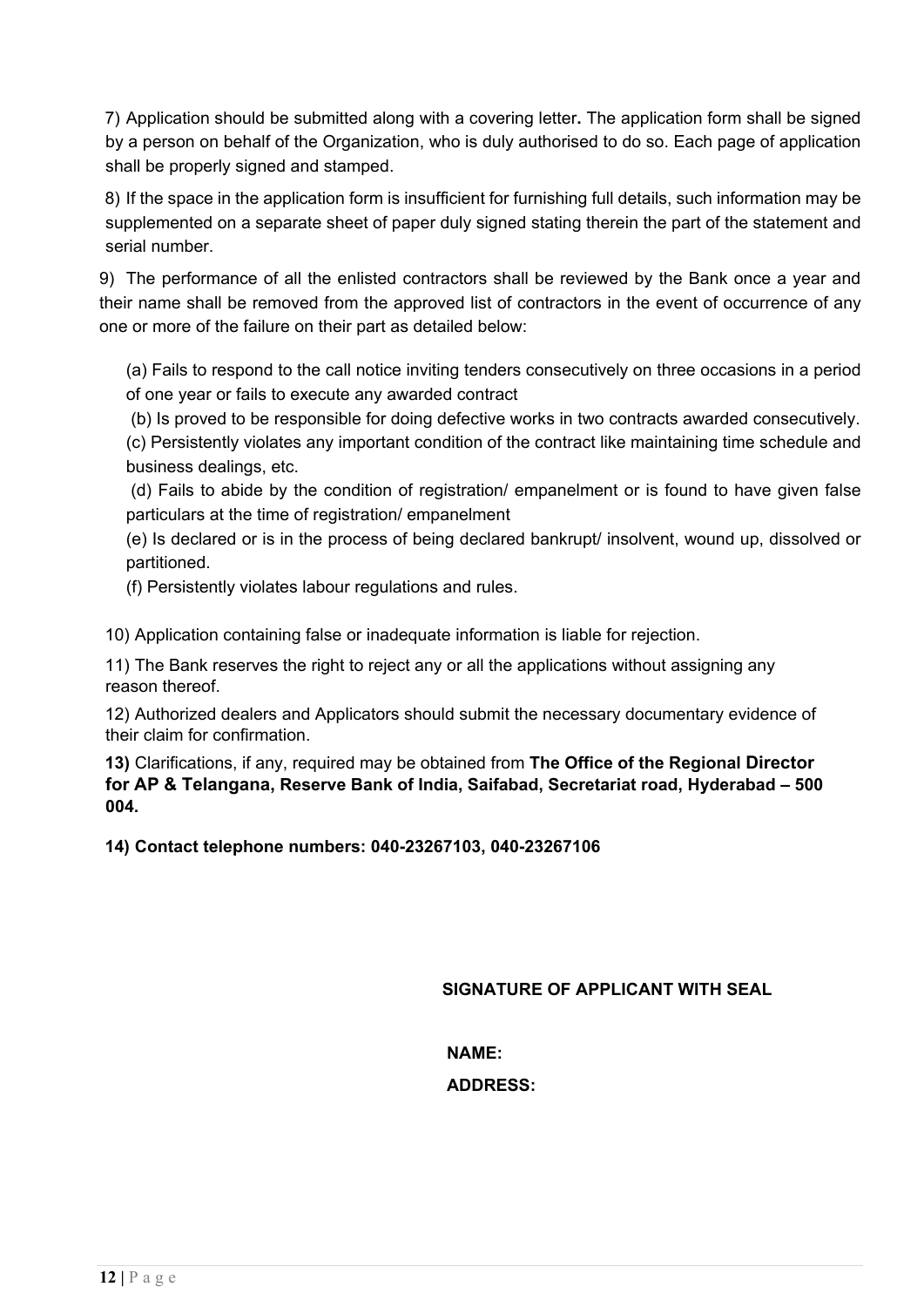

# **RESERVE BANK OF INDIA Estate Department, Hyderabad**

#### **APPLICATION FORM**

#### **Part I - Basic Information**

#### **Name of TRADE:**

## **Category Number:**

| $\mathbf{1}$             | Name of the applicant/ organisation and<br>address of the registered office                                                                                                                                                                                                                                                                                    |  |
|--------------------------|----------------------------------------------------------------------------------------------------------------------------------------------------------------------------------------------------------------------------------------------------------------------------------------------------------------------------------------------------------------|--|
| $\overline{2}$           | of<br>Organisation<br>(Whether<br>Sole<br><b>Type</b><br>Proprietorship / LLP / Pvt Ltd / Public Ltd, Body<br>Corporate) Please enclose related certificate.                                                                                                                                                                                                   |  |
| $\overline{3}$           | Name of the Proprietor / Partners / Directors of<br>the organization                                                                                                                                                                                                                                                                                           |  |
| $\overline{\mathcal{A}}$ | Details of Registration (whether Partnership<br>firm, Company etc.), Registering Authority,<br>date, Registration No. etc. mentioning the<br>business /activity of the firm.                                                                                                                                                                                   |  |
|                          | Please enclose related certificate in support<br>thereof.                                                                                                                                                                                                                                                                                                      |  |
| 5                        | Experience in the respective field of work.<br>Please enclose documents in support thereof.                                                                                                                                                                                                                                                                    |  |
| $6\phantom{1}$           | Adequate and satisfactory evidence to indicate<br>financial capacity of the organisation to<br>undertake works for the value up to which the<br>application is made. If so, enclose Solvency<br>Certificate from the Bank and Income Tax<br>clearance certificate<br>and<br>latest<br><b>GST</b><br>Clearance Certificate /other licences and<br>certificates* |  |
| $\overline{7}$           | Name, address, telephone, fax no. & mail ID of<br>the Bankers                                                                                                                                                                                                                                                                                                  |  |
| 8                        | Yearly turnover of the Organization for the last<br>3 years (Income Tax Year)<br>Year 2019-20, 2020-21, 2021-22                                                                                                                                                                                                                                                |  |
|                          | Audited balance sheet duly certified by<br>a Charted Accountant / turnover<br>certificate along with ITs shall be<br>submitted.                                                                                                                                                                                                                                |  |
| 9                        | Details of PAN, GST Numbers with<br>Documentary evidence.                                                                                                                                                                                                                                                                                                      |  |
| 10                       | Copy of Electrical Contractor License (for<br>applicants applying for electrical works)                                                                                                                                                                                                                                                                        |  |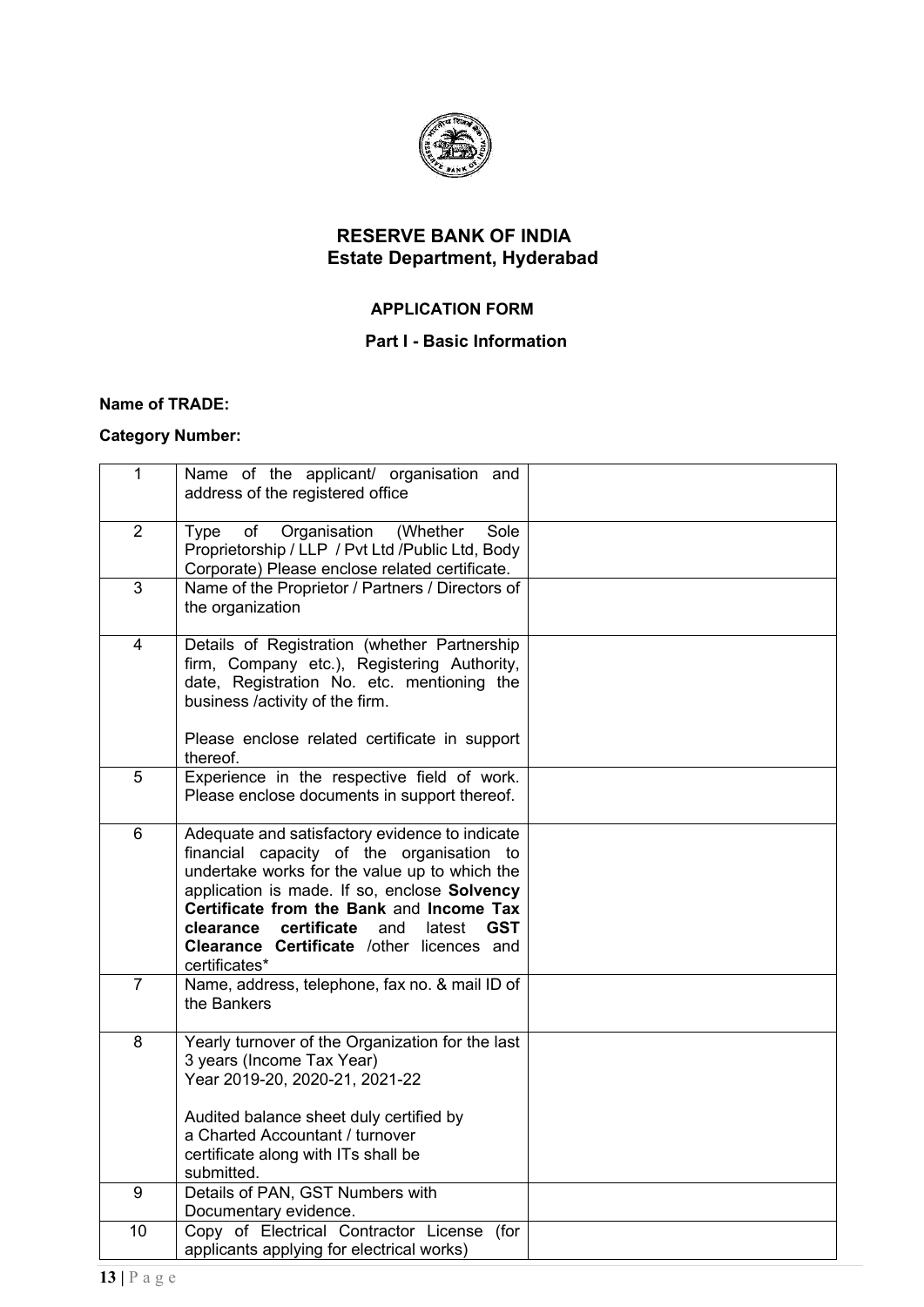| 11 $(a)$ | Registered Office address                                                                                                                                                                                                                                                                                                            |  |
|----------|--------------------------------------------------------------------------------------------------------------------------------------------------------------------------------------------------------------------------------------------------------------------------------------------------------------------------------------|--|
|          | E-mail id,                                                                                                                                                                                                                                                                                                                           |  |
|          | Fax and telephone number                                                                                                                                                                                                                                                                                                             |  |
| 11(b)    | Office address, through which the work will be<br>handled and the name and designation of the<br>Officer-in Charge/ Top Executive                                                                                                                                                                                                    |  |
| 12       | Whether working with any of the Govt./ Semi<br>Govt. Undertakings/ PSU/ Financial Institution<br>as approved contractors and if so, furnish<br>details thereof.                                                                                                                                                                      |  |
| 13       | Details of Service Set-up at Hyderabad<br>(factory, its location, machinery, Technical<br>Personnel employed etc.)                                                                                                                                                                                                                   |  |
| 14       | Technical<br>available<br>personnel<br>the<br>in<br>organization and if so, details of<br>their<br>experience, qualification<br>(Details to be furnished in Part III)                                                                                                                                                                |  |
| 15       | Details of skilled, qualified licensed PWD<br>Supervisor/Wireman (for applicants applying<br>for electrical works)                                                                                                                                                                                                                   |  |
| 16       | Whether any Civil Suit / Litigation arisen in the<br>during<br>contracts<br>executed<br>the<br>last<br>5<br>years/being executed. If yes, please furnish the<br>name of the project, employer, and nature of<br>work, contract value, work order and date and<br>brief details of litigation. Attach a separate<br>sheet if required |  |

\*Applicants who desire to apply for Pest Control, Sanitary & Plumbing and Electrical related trades must submit photocopy of valid licence issued by appropriate authority.

**SIGNATURE OF APPLICANT WITH SEAL**

**NAME:**

**ADDRESS:**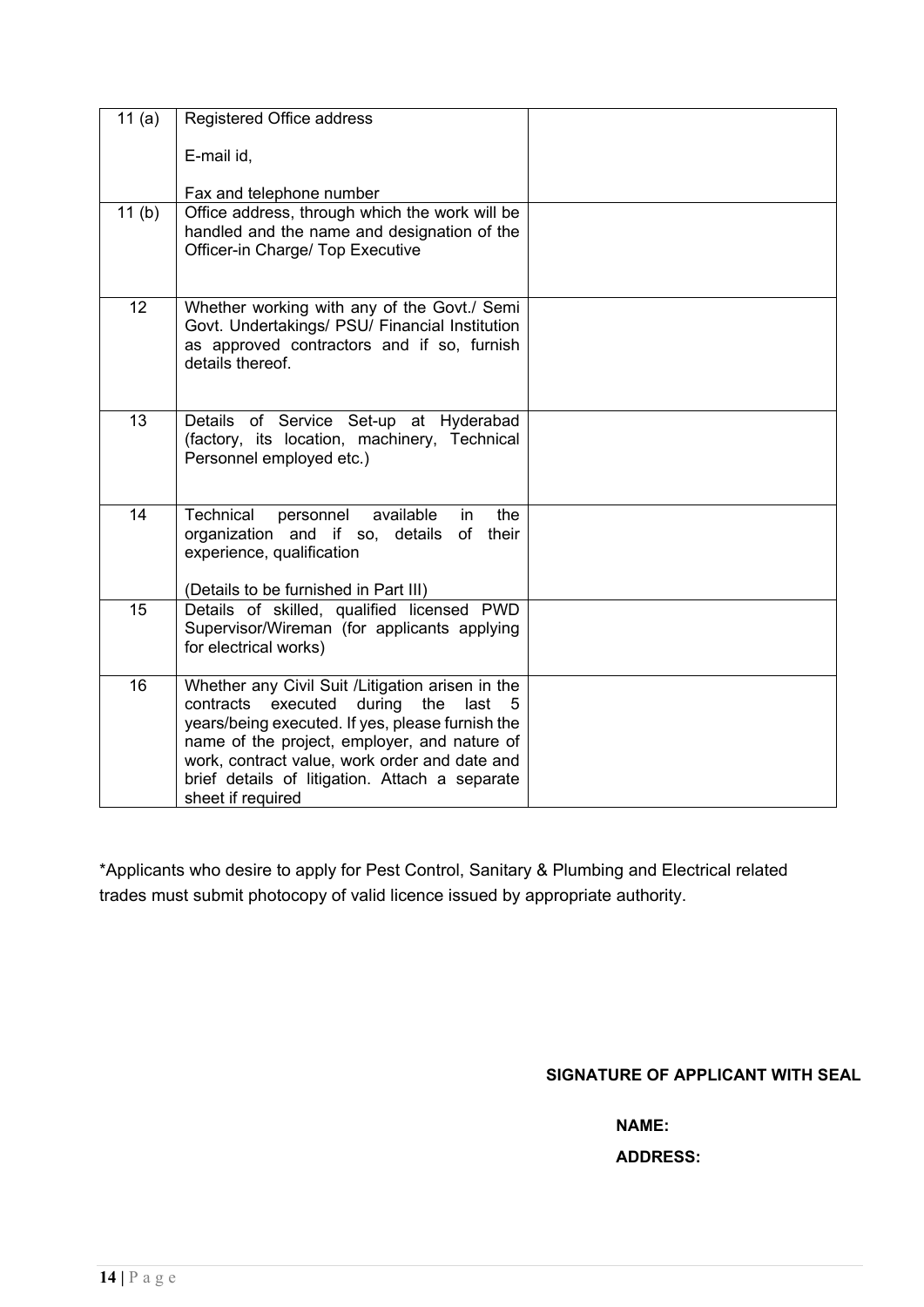#### **Part II**

#### **(a) Previous Experience**

**List of important works executed by the Firm during last five years costing Rs. 2.00 lakh and above (Works completed on or before May 31, 2022)**

| S.No. | Name of the<br>work and<br>Location | Nature of work<br>involved in the<br>contract (e.g.<br>residential,<br>offices etc. and<br>no. of storeys) | Name & address of<br>the owner. Also<br>indicate whether<br><b>Government or Semi-</b><br><b>Government or</b><br><b>Private body with full</b> | <b>Contract</b><br>amount<br>(Rs.) | <b>Completion   Period</b> |               | <b>Whether work</b><br>was left<br>incomplete or<br>contract was<br>terminated from<br>either side? Give | Any other<br>relevant<br>information<br>including<br>reason, if any,<br>for delay in |
|-------|-------------------------------------|------------------------------------------------------------------------------------------------------------|-------------------------------------------------------------------------------------------------------------------------------------------------|------------------------------------|----------------------------|---------------|----------------------------------------------------------------------------------------------------------|--------------------------------------------------------------------------------------|
|       |                                     |                                                                                                            | address                                                                                                                                         |                                    | <b>Stipulated</b>          | <b>Actual</b> | full details                                                                                             | completion                                                                           |
|       | ∩                                   | 3                                                                                                          | 4                                                                                                                                               |                                    | 6                          |               | 8                                                                                                        | 9                                                                                    |
|       |                                     |                                                                                                            |                                                                                                                                                 |                                    |                            |               |                                                                                                          |                                                                                      |
|       |                                     |                                                                                                            |                                                                                                                                                 |                                    |                            |               |                                                                                                          |                                                                                      |

Note:

a) Attach copy of relevant valid license, if applicable and professional qualification, if any from the competent authority for undertaking major (HT/LT equipment/DG sets and minor electrical work, repair and maintenance of firefighting equipment, pest control treatment, repair and maintenance of telephone lines, water proofing etc.

b) Documentary evidence of having carried out said works (Such as work order, completion certificate etc.) should be submitted.

c) If the space in the application form is insufficient for furnishing full details, such information may be supplemented on a separate sheet of paper duly signed stating therein the part of the statement and serial number.

**Signature of the applicant with seal**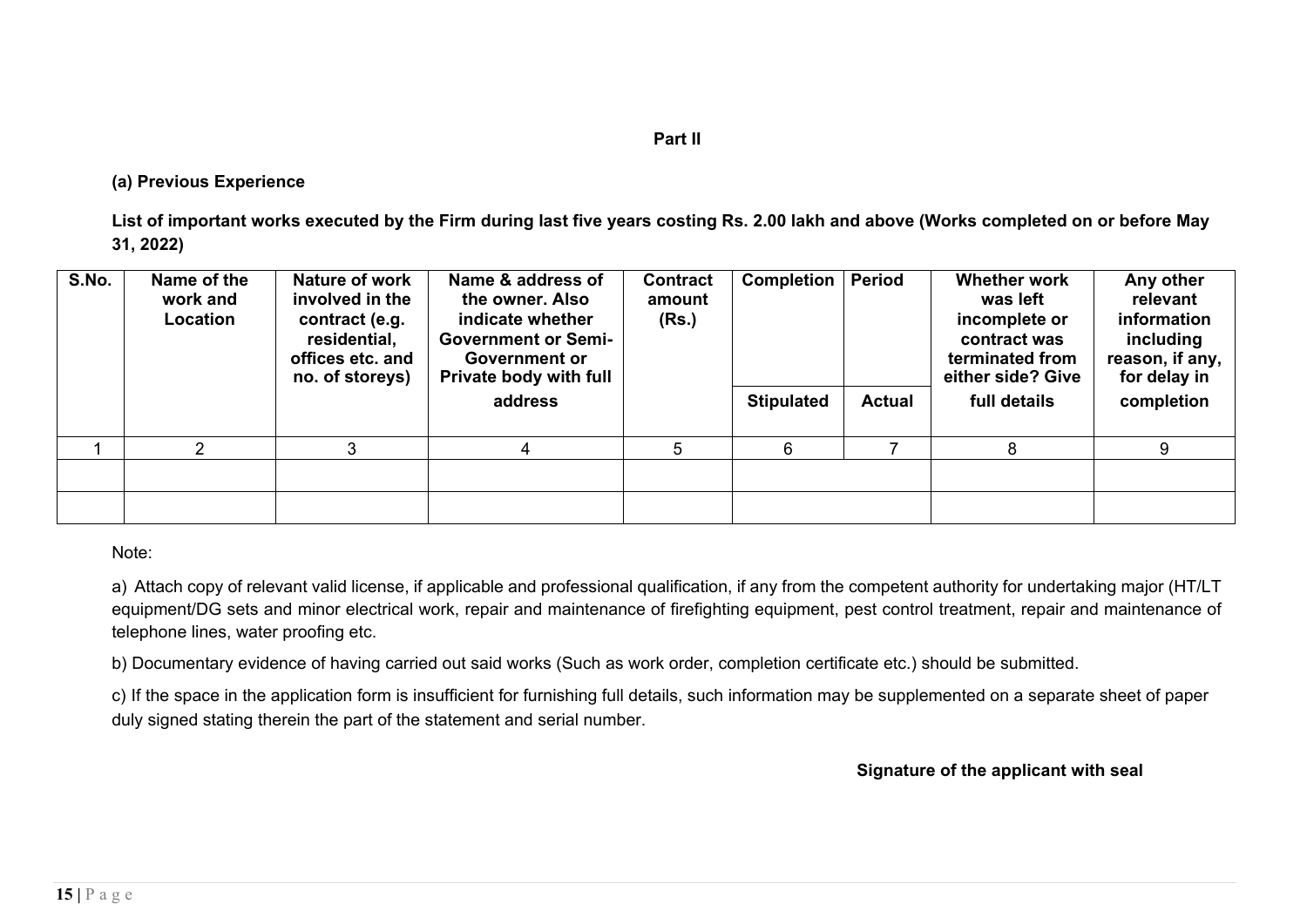**b) List of important ON HAND works costing Rs.2.00 lakhs and above (with emphasis on multi-storied building with controlled concrete and ancillary services).**

| S.No.        | Name of the<br>project and<br>Location | Nature of work<br>involved in the<br>contract (e.g.<br>residential, offices<br>etc. and no. of<br>storeys) | Name of the owner and<br>architect. Also indicate<br>whether Government or<br>Semi-Government or<br>Private body with full<br>address | <b>Contract</b><br>amount (Rs.) | Completion<br><b>Stipulated</b> | Period<br><b>Actual</b> | Present stage of<br>work with reasons if<br>work is getting<br>delayed. | Any other<br>relevant<br>information |
|--------------|----------------------------------------|------------------------------------------------------------------------------------------------------------|---------------------------------------------------------------------------------------------------------------------------------------|---------------------------------|---------------------------------|-------------------------|-------------------------------------------------------------------------|--------------------------------------|
| $\mathbf{1}$ | $\overline{2}$                         | 3                                                                                                          | $\overline{\mathbf{r}}$                                                                                                               | 5                               | 6                               | $\overline{\mathbf{z}}$ | 8                                                                       | 9                                    |
|              |                                        |                                                                                                            |                                                                                                                                       |                                 |                                 |                         |                                                                         |                                      |

**Signature of the applicant with seal**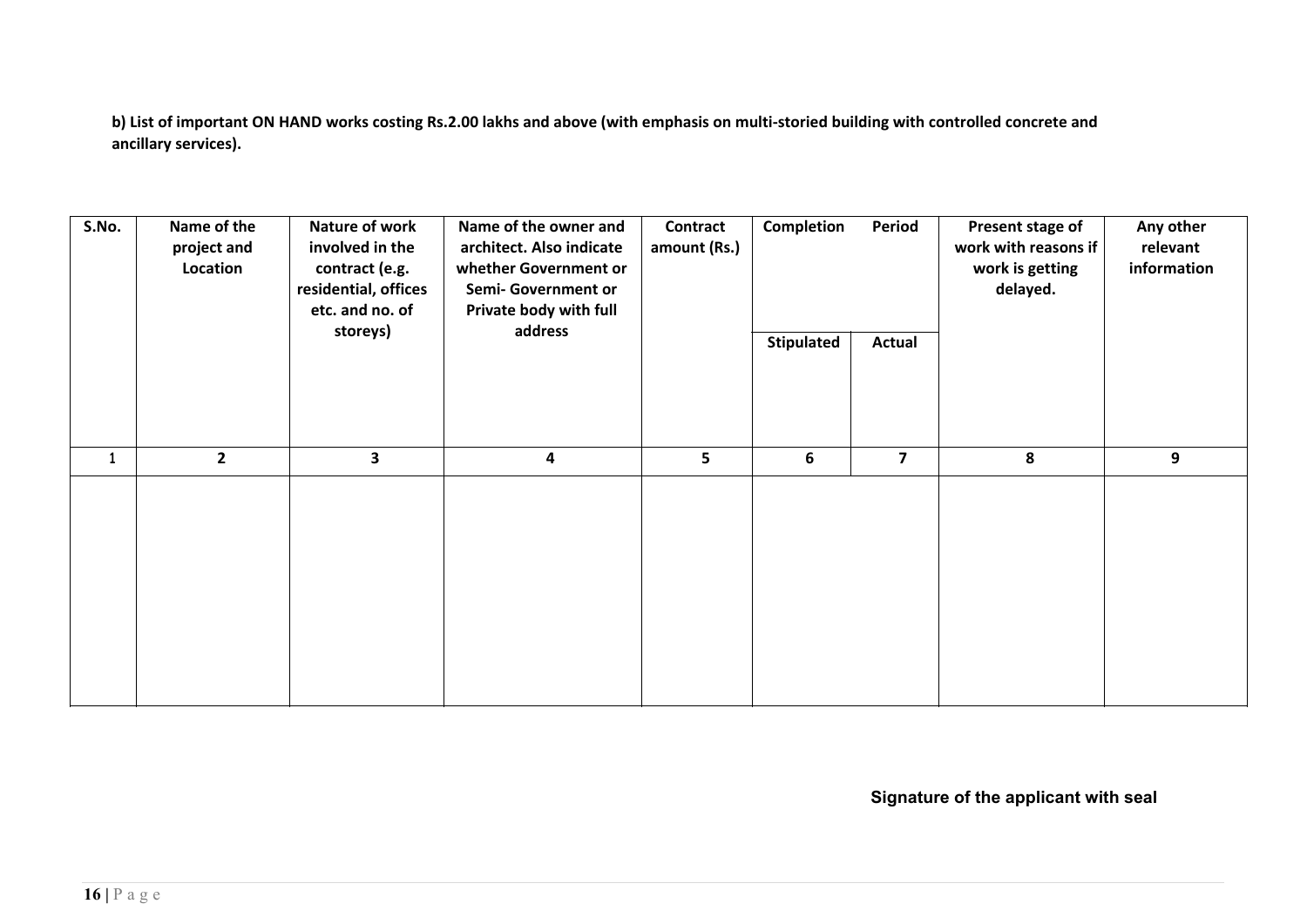# **Part III**

**List of Technical Personnel, Giving Details about their Technical qualifications, Experience, etc. (For categories Rs.10.00 lakh to Rs.25.00 lakh and Rs.25 lakh to Rs.50 lakh)**

| Sr. No       | Name         | Age                     | Qualification | <b>Experience</b> | Name of<br>Works<br>handled | Name of the<br>projects<br>costing more<br>than Rs.<br>Lakh | Date from<br>which<br>employed in<br>Organization | Any other<br>relevant<br>information |
|--------------|--------------|-------------------------|---------------|-------------------|-----------------------------|-------------------------------------------------------------|---------------------------------------------------|--------------------------------------|
| $\mathbf{1}$ | $\mathbf{2}$ | $\overline{\mathbf{3}}$ | 4             | $5\overline{)}$   | 6                           | $\overline{\mathbf{z}}$                                     | 8                                                 |                                      |
|              |              |                         |               |                   |                             |                                                             |                                                   |                                      |

**Signature of the applicant with Seal**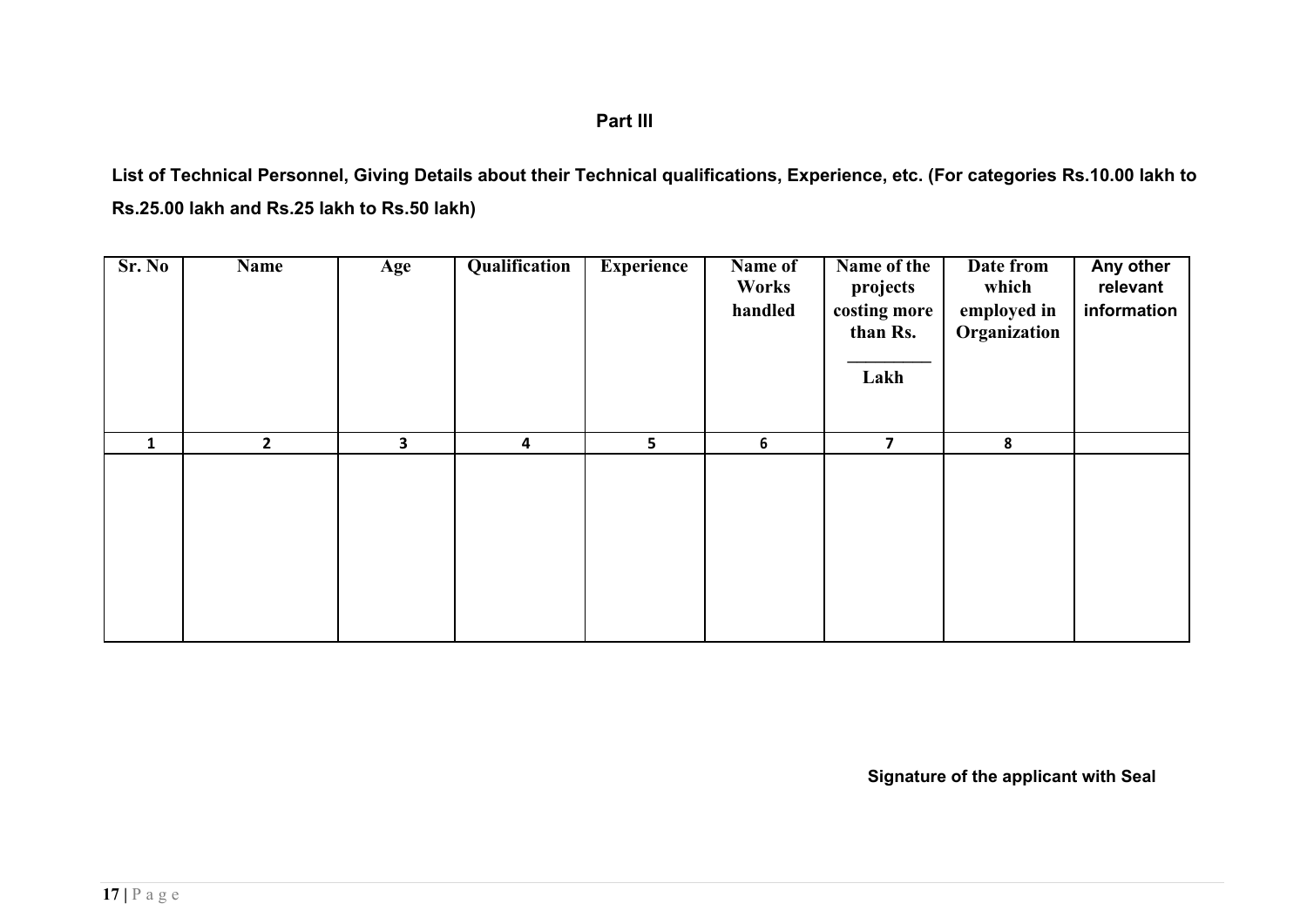#### **ANNEXURE I**

### <span id="page-18-0"></span>**CLIENT'S CERTIFICATE REGARDING PERFORMANCE OF CONTRACTOR**

# **(To be issued by the client on its letterhead)**

#### **NAME & ADDRESS OF THE CLIENT:**

#### **DETAILS OF WORKS EXECUTED BY SHRI/ M/S\_\_\_\_\_\_\_\_\_\_\_\_\_\_\_\_\_\_\_\_\_\_\_\_\_\_\_\_\_\_\_\_\_\_\_\_**

| 1)  | Name of work with brief particulars                                                         |                                                         |
|-----|---------------------------------------------------------------------------------------------|---------------------------------------------------------|
| 2)  | Agreement No. and date                                                                      |                                                         |
| 3)  | Agreement amount                                                                            |                                                         |
| 4)  | Date of commencement of work                                                                |                                                         |
| 5)  | Stipulated date of completion                                                               |                                                         |
| 6)  | Actual date of completion                                                                   |                                                         |
| 7)  | Details of compensation levied for delay<br>(indicate amount) if any                        |                                                         |
| 8)  | Gross amount of the work completed and<br>paid**                                            |                                                         |
| 9)  | Name & address of the authority under<br>whom works executed                                |                                                         |
| 10) | Whether the contractor employed<br>qualified Engineer/Overseer during<br>execution of work* |                                                         |
| 11) | i) Quality of work (indicate grading)                                                       | Outstanding / Very Good / Good /<br>Satisfactory / Poor |
|     | ii) Amount of work paid on reduced<br>rates, if any                                         |                                                         |
| 12) | i) Did the contractor go for arbitration?                                                   |                                                         |
|     | ii) If yes, total amount of claim                                                           |                                                         |
|     | iii) Total amount awarded                                                                   |                                                         |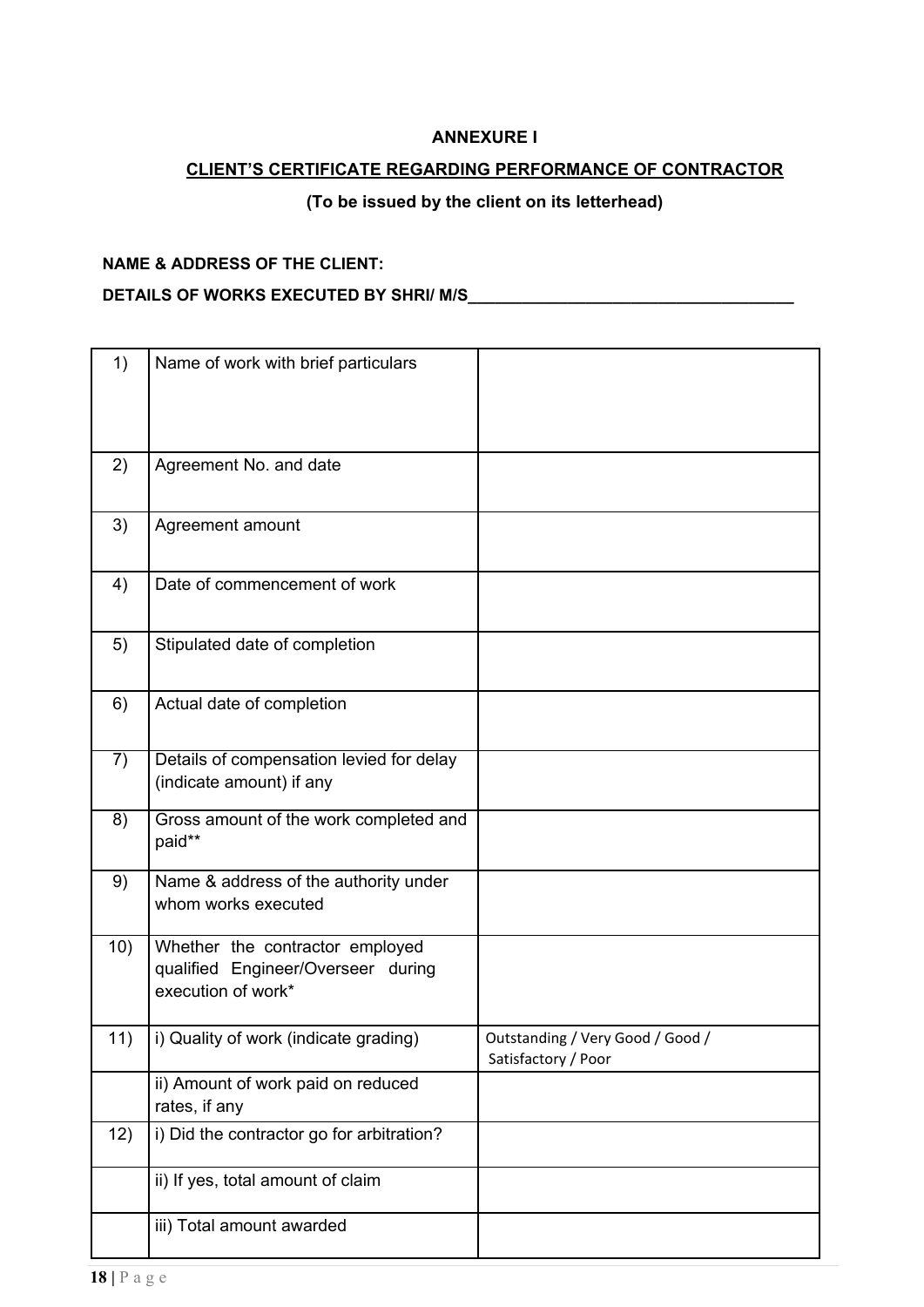| 13) | Comments on the capabilities of the<br>Contractor |                                                         |
|-----|---------------------------------------------------|---------------------------------------------------------|
|     | a) Technical Proficiency                          | Outstanding / Very Good / Good /<br>Satisfactory / Poor |
|     | b) Financial soundness                            | Outstanding / Very Good / Good /<br>Satisfactory / Poor |
|     | c) Mobilization of adequate T&P                   | Outstanding / Very Good / Good /<br>Satisfactory / Poor |
|     | d) Mobilization of manpower                       | Outstanding / Very Good / Good /<br>Satisfactory / Poor |
|     | e) General behaviour                              | Outstanding / Very Good / Good /<br>Satisfactory / Poor |

Note: All columns should be filled in properly

Signature of the Reporting Officer\* with office seal

"Countersigned"

\* Officer of the rank of Executive Engineer or equivalent

\*\* Supported by adequate proof of payments received by the contractor for the work done by them.

Client's report issued by private organization shall be accompanied by TDS Certificates (Reports must be submitted in **sealed cover addressed to The Regional Director for AP & Telangana, Reserve Bank of India, Estate Department,1st Floor, Saifabad, Hyderabad - 500 004**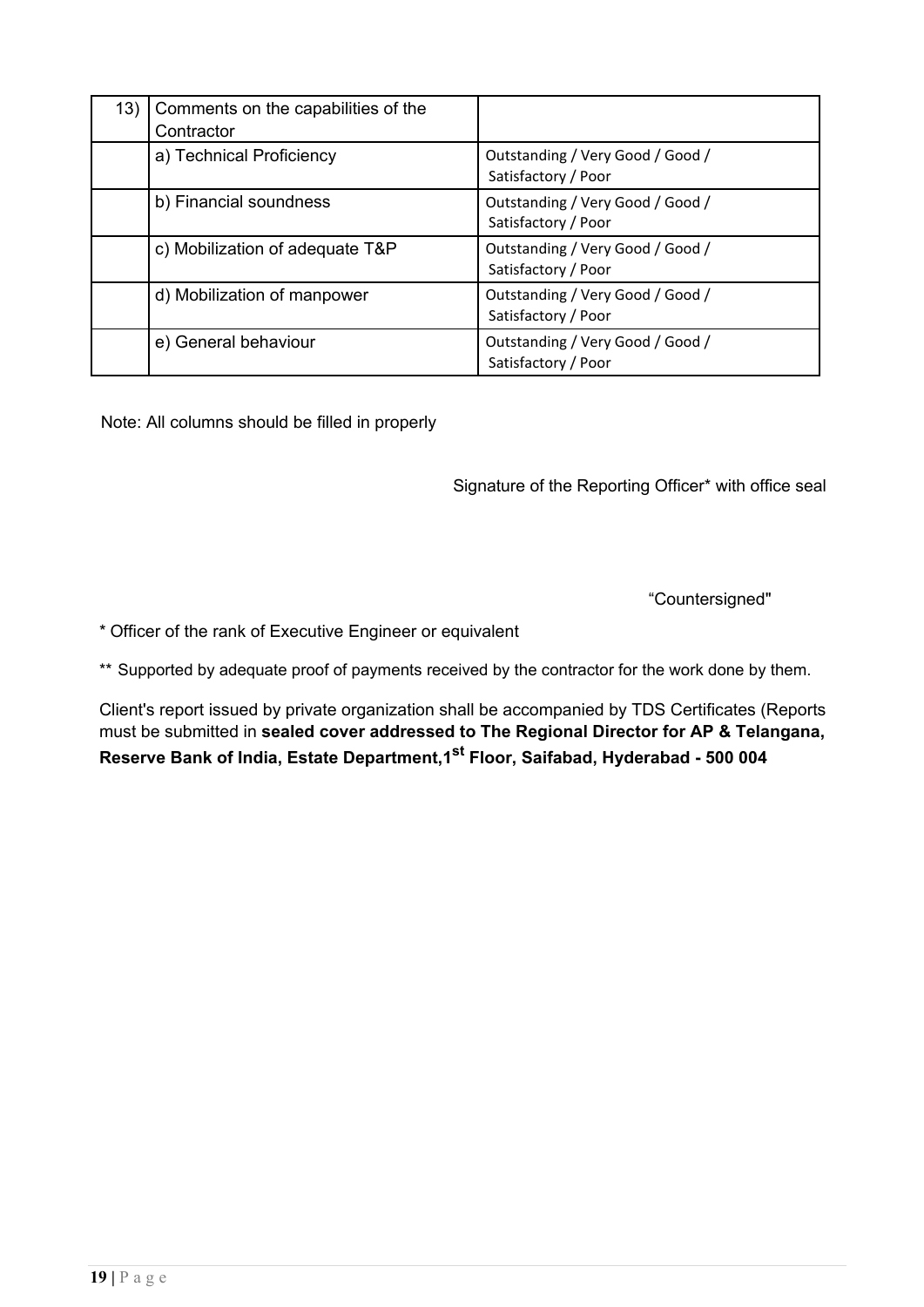### **ANNEXURE II**

# <span id="page-20-0"></span>**FORM OF BANKERS CERTIFICATE FROM A SCHEDULED BANK**

| This is to certify that to the best of our knowledge and information M/s / Shri --------------------- |
|-------------------------------------------------------------------------------------------------------|
|                                                                                                       |
|                                                                                                       |
| respectable and can be treated as good for any engagement up to a limit of Rs 2.00 lakh, Rs           |
|                                                                                                       |
| ------------------------).                                                                            |

This certificate is issued without any guarantee or responsibility on the Bank or any of the officers.

> (Signature) For the Bank with name & seal

Note:

a) Bankers Certificate should be on letter head of the bank, sealed in cover addressed to:

# **The Regional Director for AP & Telangana, Reserve Bank of India, Estate Department, 1st Floor, Saifabad, Hyderabad-500 004**

b) In case of partnership firm, certificate should include names of all partners as recorded with the bank.